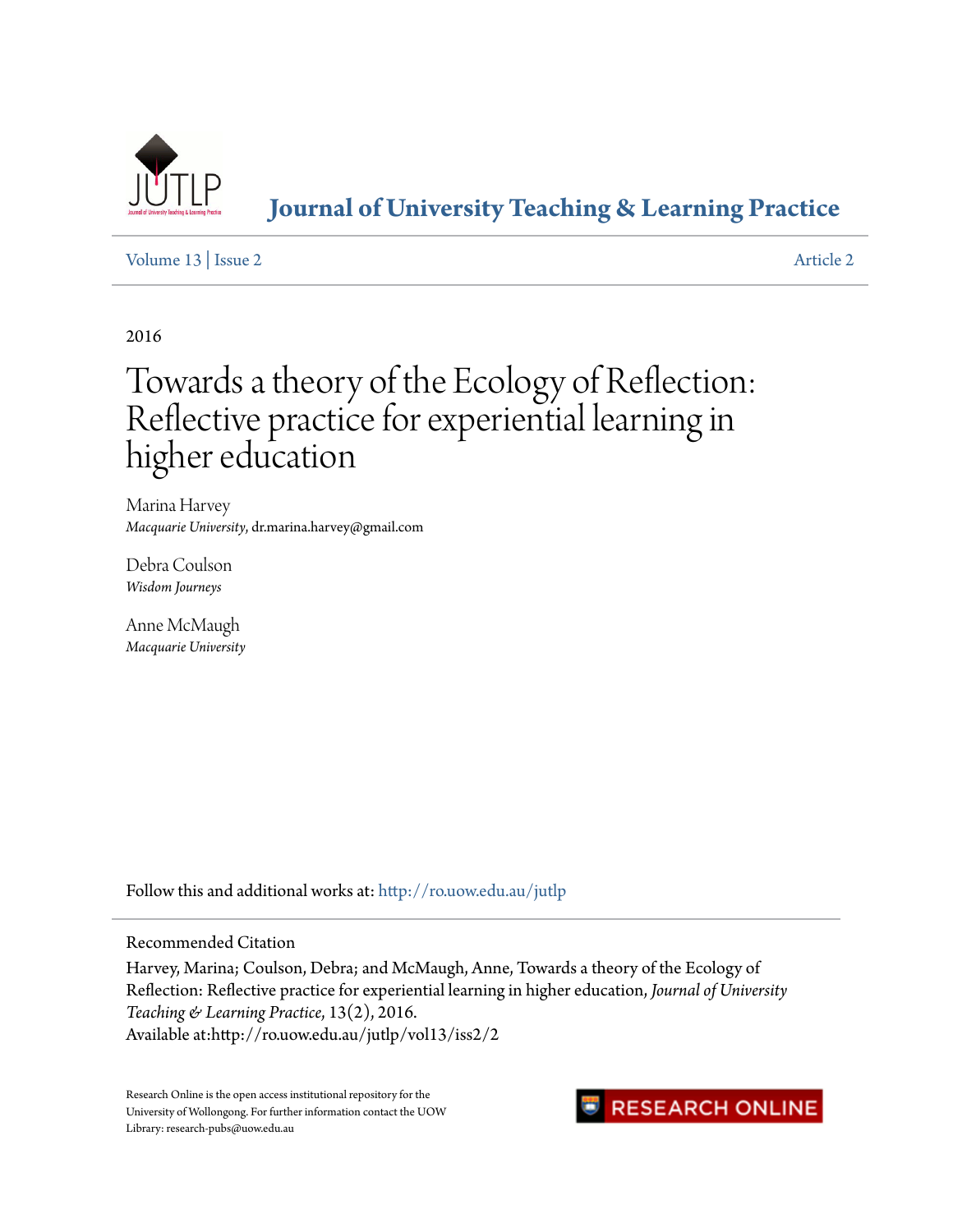## Towards a theory of the Ecology of Reflection: Reflective practice for experiential learning in higher education

## **Abstract**

Reflective practice is widely adopted across the field of experience-based learning subjects in higher education, including practicums, work-integrated learning, internships, service learning and community participation. This adoption of reflective practice implies that it supports student learning through experience. When reviewing the evidence for the role of reflection for learning, it became evident that not only was there no clear agreement about the definition of reflection, there has been little theoretical development in this area. An integrated participatory action research and ecological approach was adopted to build a theory about the ecology of reflection for learning through experience. Through this process the assumptions, or truths that are taken for granted, that underpin the new theory were declared and substantiated. Key concepts and the principle tenets of the theory were then identified and defined, leading to an overview of the ecologies of the learner, the learning context and the experiential learning context.

## **Keywords**

Reflective practice, experiential, learning, theory, ecology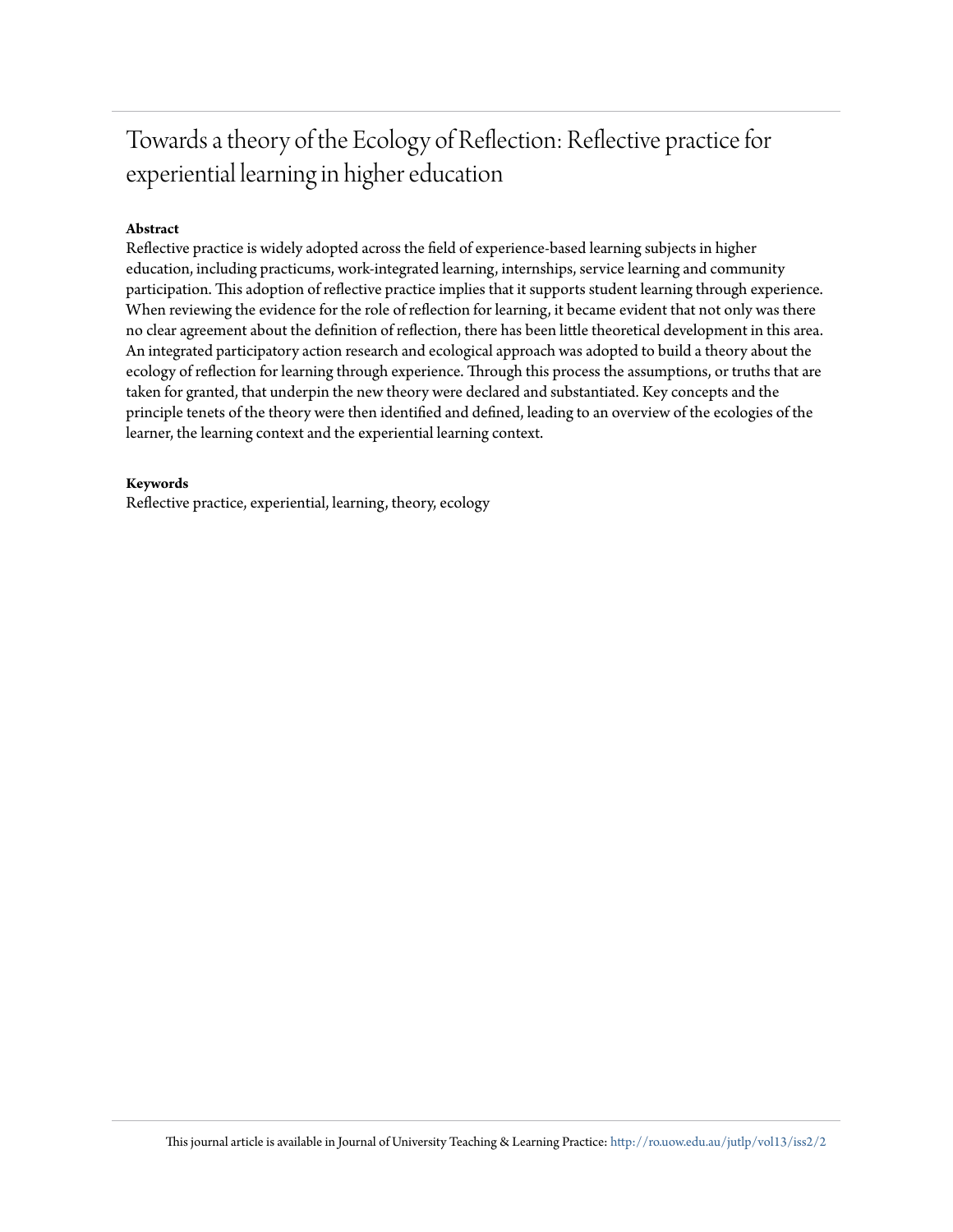## **Towards a theory of the Ecology of Reflection: Reflective practice for experiential learning in higher education**

Marina Harvey, Macquarie University, dr.marina.harvey@gmail.com Debra Coulson, Wisdom Journeys Anne McMaugh, Macquarie University

## **Abstract**

Reflective practice is widely adopted across the field of experience-based learning subjects in higher education, including practicums, work-integrated learning, internships, service learning and community participation. This adoption of reflective practice implies that it supports student learning through experience. When reviewing the evidence for the role of reflection for learning, it became evident that not only was there no clear agreement about the definition of reflection, there has been little theoretical development in this area. An integrated participatory action research and ecological approach was adopted to build a theory about the ecology of reflection for learning through experience. Through this process the assumptions, or truths that are taken for granted, that underpin the new theory were declared and substantiated. Key concepts and the principle tenets of the theory were then identified and defined, leading to an overview of the ecologies of the learner, the learning context and the experiential learning context.

Keywords: Reflective practice, experiential, learning, theory, ecology

## **Acknowledgements**

Our thanks are extended to our many colleagues and students who provided feedback as we workshopped, presented and discussed the developing theory. We also acknowledge the support of a Macquarie University Learning and Teaching sustainability grant.

## **Introduction**

A focus on reflection, as both an assessment strategy and a mechanism for understanding and learning from (potentially transformative) learning experiences, underpins higher-education curricula in a range of subjects and disciplines. Reflective practice is widely adopted across the field of experience-based learning subjects in higher education, including practicums, workintegrated learning, internships, service learning and community participation.

Whilst there is a large, broad and diverse base of literature on reflective practice in higher education, the discussion integrating the evidence for reflective practice with learning outcomes is theoretically limited. The contestable nature of reflection is made more problematic by the absence of such a theoretical framework (Harvey et al. 2010). Indeed, assertions have been made that empirical higher-education researchers lack clarity of "theoretical inference" (Hammersley 2010), or even avoid theory altogether (Anyon et al. 2009). This lack of theory raises questions as to the veracity of learning and teaching practices and the sustainability of learning outcomes that may result from the practice of reflection.

With a focus on, but not limited to, experiential learning, this paper adopts an ecological approach towards the development of a theory of reflection for learning. The research on reflection for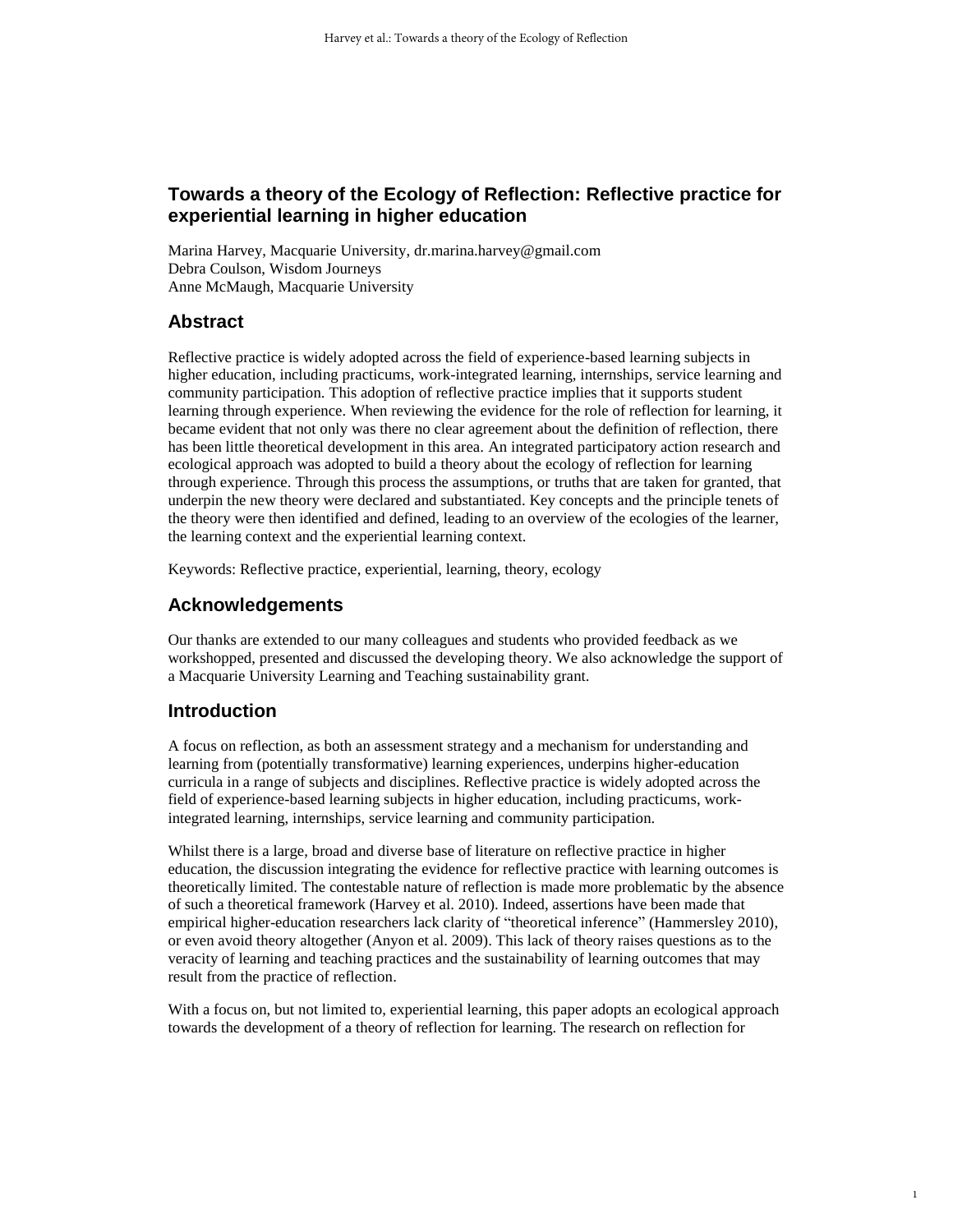learning is applied to substantiate the underlying assumptions, concepts and tenets of an emergent theory before the theory is presented as an ecological model.

## **Background**

The pedagogy of "reflection for learning" was the focus of a series of research projects undertaken at a large Australian metropolitan university. Undergraduate students of all disciplines were offered the opportunity to complete a new experiential-learning subject as part of their course of study. This subject included professional and community engagement and an explicit requirement that students engage in reflective practice. The term "learning through experience", used throughout this paper, denotes structured experiential-learning activities such as those offered by many universities; they are also referred to in the literature and in practice as work-integrated learning, work-based learning, cooperative education, collaborative learning, service learning, career-development learning, internships and practicums. The widespread practice of using reflection for learning in such experience-based activities assumes that reflective practice has positive outcomes for learning. The research project reported here sought to explore this assumption through the lens of practitioner-oriented action research. The practitioners were a multi-disciplinary research team who identified and negotiated the research questions that had been shaping their teaching practice. The research questions were:

- i. How is the term "reflection" used and conceptualised in higher education?
- ii. How does reflection develop (what skills or capabilities are required to develop the capacity to reflect)?
- iii. What is the interaction between reflection and learning?
- iv. Is reflection a catalyst for higher-order or deeper learning?
- v. What are the contexts in which reflection for learning may be practised?

In addressing the first research question, a review of the literature identified that the use of reflection in higher education has been well documented, with widespread practitioner acceptance of its value for learning through experience (Coulson et al. 2010). Evidence for the efficacy of the relationship between reflective practice and learning outcomes has been offered primarily through anecdotal, practice-based evidence, student self-reporting and small case-based studies. Few longitudinal studies involving independent verification of the relationship between reflective practice and learning outcomes have been reported in the literature. Detailed discussion of the findings, including implications and models for identifying the roles of reflection, aligning reflection within the curriculum and scaffolding reflective skills, are offered elsewhere (Coulson et al. 2010; Coulson & Harvey 2013).

Of relevance to the research reported in this paper is the tendency amongst researchers in the field to write with the assumption that reflection "works", without providing evidence that this is so. Even the concept of reflection itself is not consistently defined or used. An analysis of different ways of conceptualising reflection provided by Rogers (2001) found that "no fewer than 15 different terms were used to describe the reflective process [and that] the term reflection is used as a noun, a verb, an adjective, a process and/or an outcome" (p.40). Reflection may be further differentiated by "levels" (for examples of different taxonomies, see Bain et al. 1999; Kreber & Castelden 2009; Larivee 2008) that range from a shallow or surface level of reporting to a deep critical or transformative level. They also differ by focus, source, perspectives or lens (Brookfield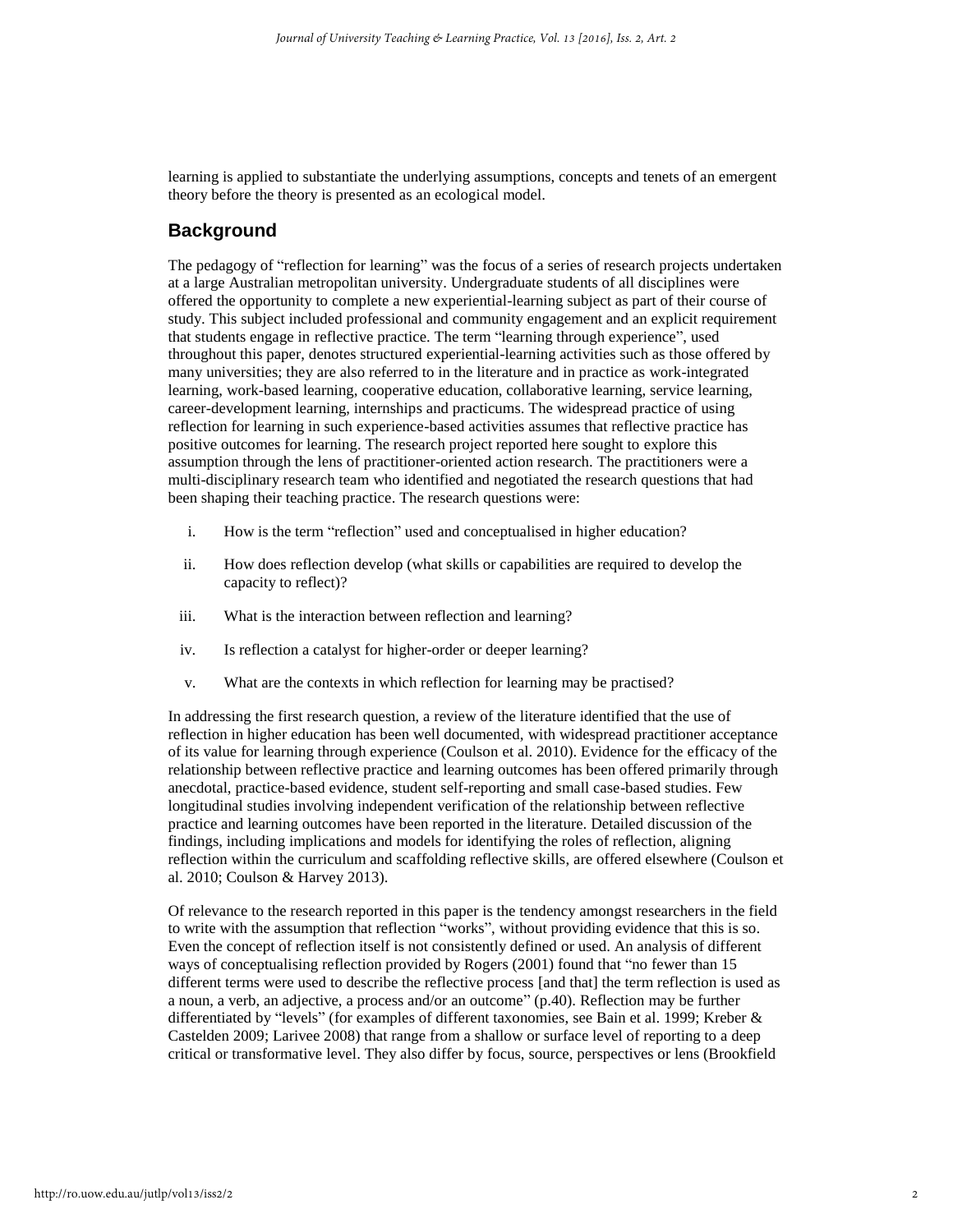1995). The deeper levels of reflection that may be achieved through critically reflective practice are presented in the literature as higher-order cognitive processes (Paris & Winograd 2003) requiring a high level of skill, the development of which relies on the "highest *extended abstract* level of learning" (King 2003, p.3). The deep levels of reflection warrant attention, as they are related to deeper student learning and, in turn, better learning outcomes (Nelson Laird et al. 2014). Not all learners are naturally reflective, but most can learn to reflect (Larrivee 2008; Moon 2004), while some disciplines and people are more critically reflective than others (Kreber & Castleden 2009; Kolb 1981).

The "wicked" (Rittel & Webber, 1973) and situational nature of reflection has become apparent, as it is "ill-defined" and "under-theorised" (Krause 2012, p.285). The learning, teaching and practice of reflection is situational, contextual and complex; that is, the setting (Rittel & Webber 1973), or ecology, for reflective practice varies. Furthermore, many approaches are possible, and there is a lack of clear causal pathways and solutions for learning, teaching and researching the efficacy of the relationship between reflective practice and learning outcomes.

Identifying the complexity associated with the term "reflection" led us to consider the further complexity associated with the coupling of reflection and experiential-learning outcomes. In such contexts the many interdependent and interrelated variables involved in teaching, learning and practising reflection are complicated by the fact that experiential learning often occurs in a context beyond the traditional classroom. In these cases, the *ecological* context of reflection is a further factor, and suggests the need for an ecological approach to theorising about reflection. For this, we adopt the term *ecology of reflection*.

Ecology is used in its broadest sense of an holistic, interconnected system such as those used in human ecology, social ecology and systems theory (e.g. Bronfenbrenner 1979; Buttel 1986; Hawley 1950; Lewin 1935), which examine the bidirectional interrelationship between humans and environments. An ecological approach acknowledges that experiential learning occurs across complex environments constituting interdependencies between the learner, the university and the host organisation, and often the people for whom services are provided. Likewise, the interrelationships of variables such as student experience, discipline-specific protocols and program of study add further complexity.

#### **Building a theory of the ecology of reflection**

The practice of reflection in higher education is "theory poor" (Tight 2004); that is, it is not generally grounded in a clear theoretical framework. Even though theories are a "highly abstract thought process" (Anfara & Mertz 2006, p.xv) they have a role in supporting an understanding of the "experienced world" ( p.xv) that is especially relevant to the world of experienced–based learning. As Lewin famously stated, "Nothing is so practical as a good theory" (1945, p.129).

There exists an "urgent necessity for theory in educational research" (Ball 2006, p.9), and for the purposes of this paper we specifically focus on theory of reflection for learning. Theory has a role to play in making research both possible and reflexive (p.9) by providing a method, and acting as a tool, for reflexivity. The resulting knowledge, too, is reflexive (Ransome 2010). This asserts a reciprocity of need between theory and reflection – reflection is needed for theorising, and theory is needed for reflection.

While "there are very few accepted rules about what makes a theory: (Klein & Janning 1997, cited in Bell 2009, p.6), it can be considered a "process of research" (Glaser & Strauss 1967, p.6). Theory is not an esoteric discipline (McNiff & Whitehead 2011), and a rigorous process is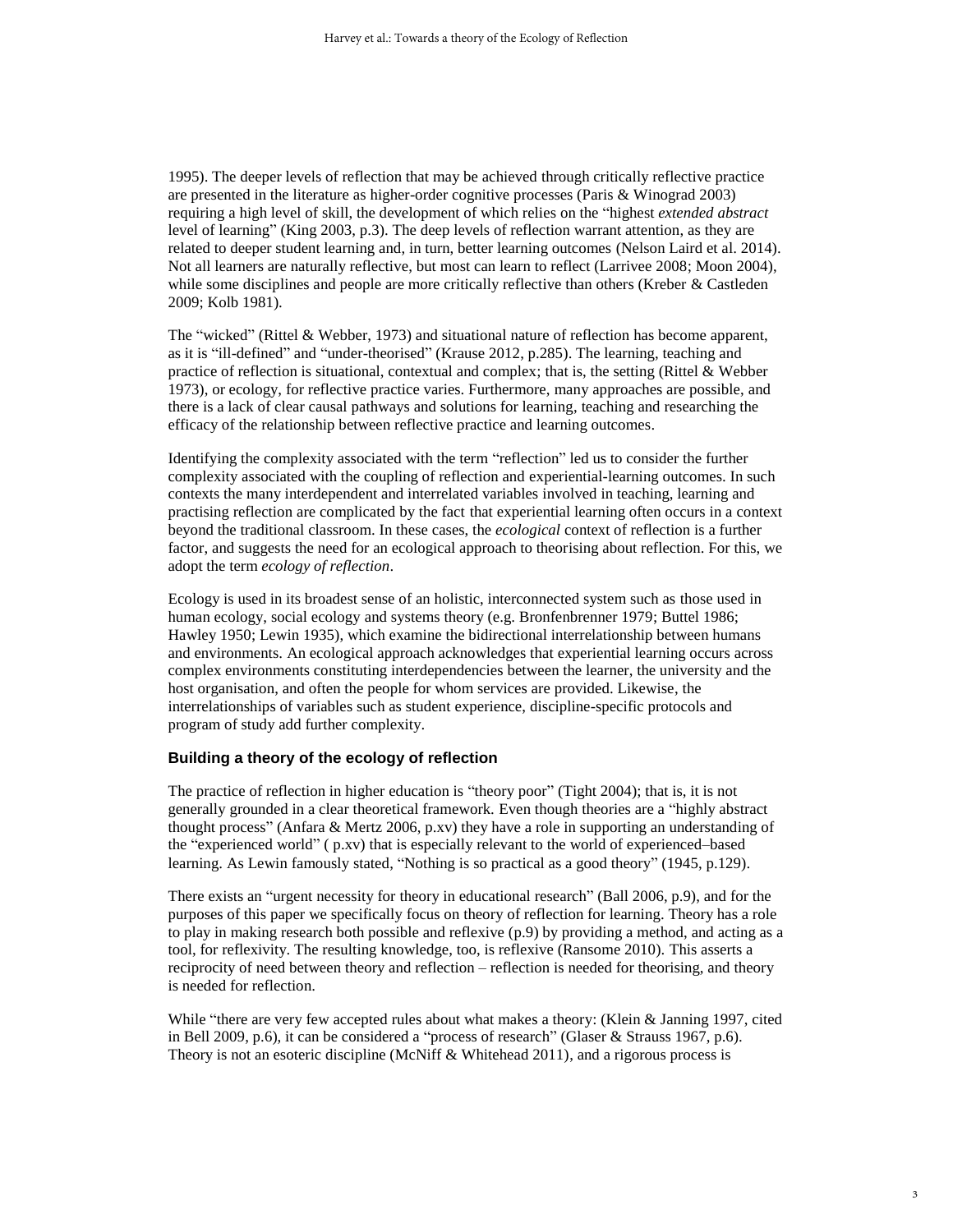required to attain a valid outcome. Like the concept of reflection, theory has also been labelled a "wicked" issue (Trowler 2012). Acknowledging the integral association between empirical research and theory generation (Glaser & Strauss 1967), the requirements of logic and empirical relevance (Bell 2009, p.11) were used in this paper to develop a method and a process for theory development.

The key criteria that determined method and process were: both had to be compatible with an ecological perspective; support a collegial approach towards theorising; and have the flexibility to accommodate the participation of staff who would be teaching the new experienced-based subjects. A participatory action research methodology met these criteria. The ongoing iterative cycles of plan, act, observe and reflect (or evaluate) (after Kemmis, McTaggart & Nixon 2014) established a method for theory-building (Carlile & Christensen 2005; Eisenhardt 1989). The project team actively engaged in reflective practice while theorising reflection, thus enacting praxis (Kemmis & Smith 2008), or putting the emerging theory into practice.

A disciplined and systematic approach to theory-generation was required. This involved multiple action-research cycles and action-learning workshops through which the researchers articulated their values and assumptions, and described and explained each component of the theory being generated. These multi-disciplinary workshops and focus groups, made up of academics who were to teach the new experiential-learning subjects, were used to validate and test the developing theory against their critical feedback (adapted from McNiff & Whitehead 2011). The outcome was a five-stage theory-building process consisting of:

- 1. Declaring theoretical assumptions,
- 2. Substantiating assumptions with empirical evidence,
- 3. Conceptualising the basic ideas in the approach and determining their empirical relevance,
- 4. Identifying the principle tenets of the approach and
- 5. Mapping the ecology of the model.

## **Stage 1. Declaring Theoretical Assumptions**

A first step in the process of theorising was a systematic inquiry (Wadsworth 2010) into the assumptions, or taken-for-granted truths, underlying our working epistemology of reflective practice for experiential learning. The declared assumptions were the result of an extensive literature review combined with team members' personal and professional practice, action learning and action research. As each assumption was articulated, it was collaboratively deconstructed to critically assess its legitimacy and role in the theory. It was "...imperative that assumptions are not just taken for granted but are tested for their validity, as in process reflection, and critically interrogated, as in premise reflection" (Kreber 2004, p.43). We were aiming to engage in an instrumental, communicative and emancipatory process (after Mezirow 1991) that would "either lead to validation or rejection of our assumptions" (Kreber 2004, p.44). The participatory action research approach supported this stage of theorising by providing a process for the analysis of our assumptions (Norton 2001).

As part of this stage, the relevant research, evidence, existing theories and conceptual frameworks were sourced and synthesised to provide substantiation for each assumption. This process, which has been labelled "enfolding literature" (Eisenhardt 1989), performs the role of building internal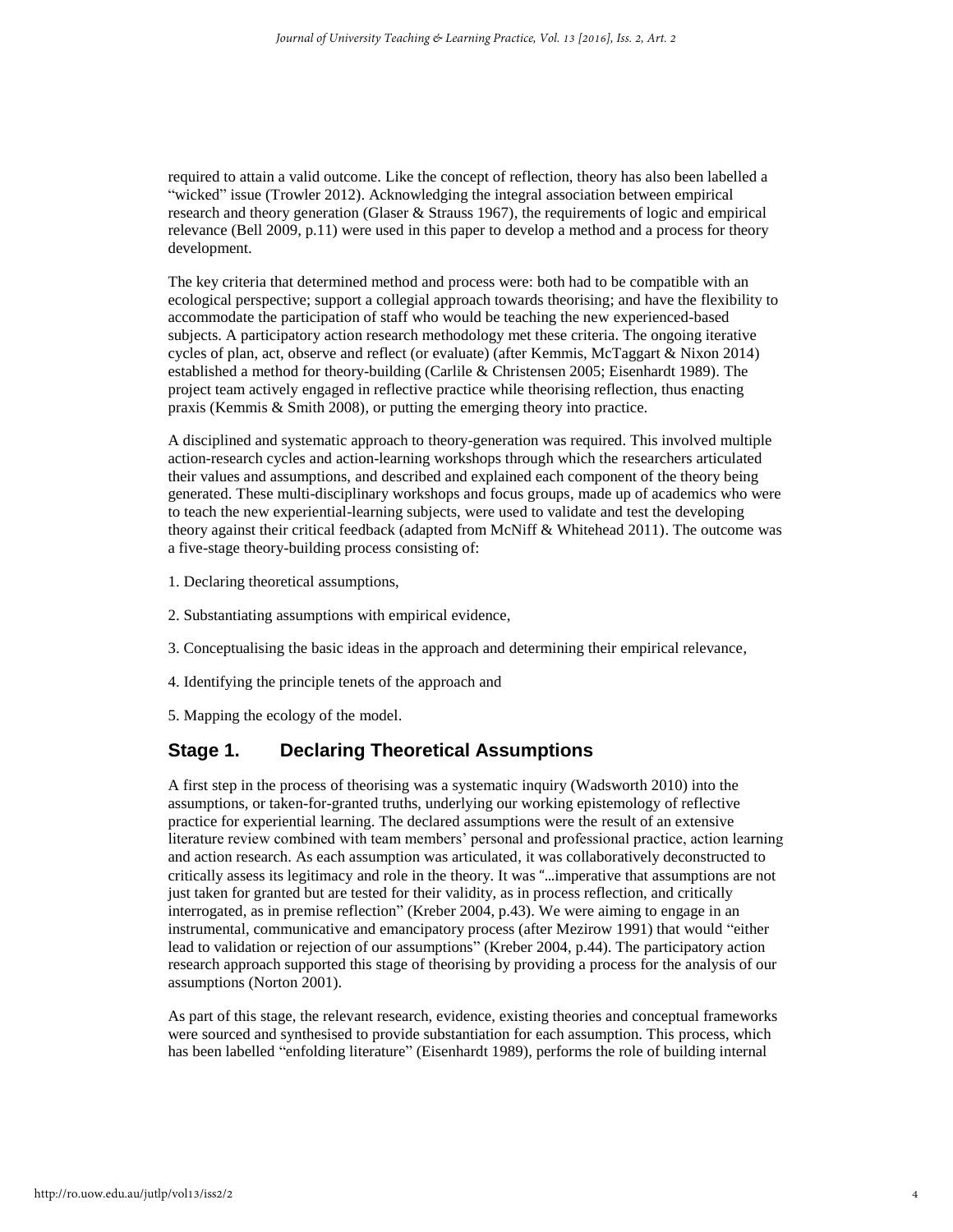validity and generalisability. Throughout this process, many of the team's assumptions were challenged; as a result, some were amended and revised and a number were found to be invalid or unsubstantiated. In addition, the sense of logical structure and progression of the list of assumptions was reviewed with an additional criterion of checking for redundancy and overlap. By the end of this phase of theorising there were 11 assumptions (from an original 17) (Table 1).

| 1              | Reflection supports learning.                                                                                                         |
|----------------|---------------------------------------------------------------------------------------------------------------------------------------|
| 2              | Reflection is a process.                                                                                                              |
| 3              | Reflection may be engaged with at different levels, for different purposes and from<br>different perspectives.                        |
| $\overline{4}$ | Not all reflection is critical.                                                                                                       |
| 5              | Critical or deep reflection may lead to multiple learnings including transformative<br>learning.                                      |
| 6              | There is a relationship between critical reflection and the higher-order cognitive<br>processes of self-regulation and metacognition. |
| 7              | Reflection may engage multiple ways of knowing.                                                                                       |
| 8              | There are many contexts and applications for reflection in learning and teaching.                                                     |
| 9              | Reflective thinking and practice may be taught.                                                                                       |
| 10             | Reflective skills may be developed through strategic interventions and scaffolding.                                                   |
| 11             | Reflection on experience provides a link to praxis.                                                                                   |
|                |                                                                                                                                       |

**Table 1. Assumptions underpinning a theory of an ecology of reflection**

## **Stage 2. Substantiating Assumptions with Empirical Evidence**

The evidence to support each of the final set of 11 assumptions was synthesised. Each assumption was now presented with a succinct outline of the seminal and foundational literature that supports it as a taken-for-granted truth when building a theory of reflection for learning.

#### *1. Reflection supports learning.*

Reflection is widely discussed in the literature for its contribution to learning (Caldicott 2010; Moon 2004). Indeed, a number of authors argue that reflection may be required to elicit the rich learning potential from an instance of experiential learning (Boud, Keogh & Walker 1985; Bringle & Hatcher 1999). If managed well, reflection will support students in bringing to the surface tacit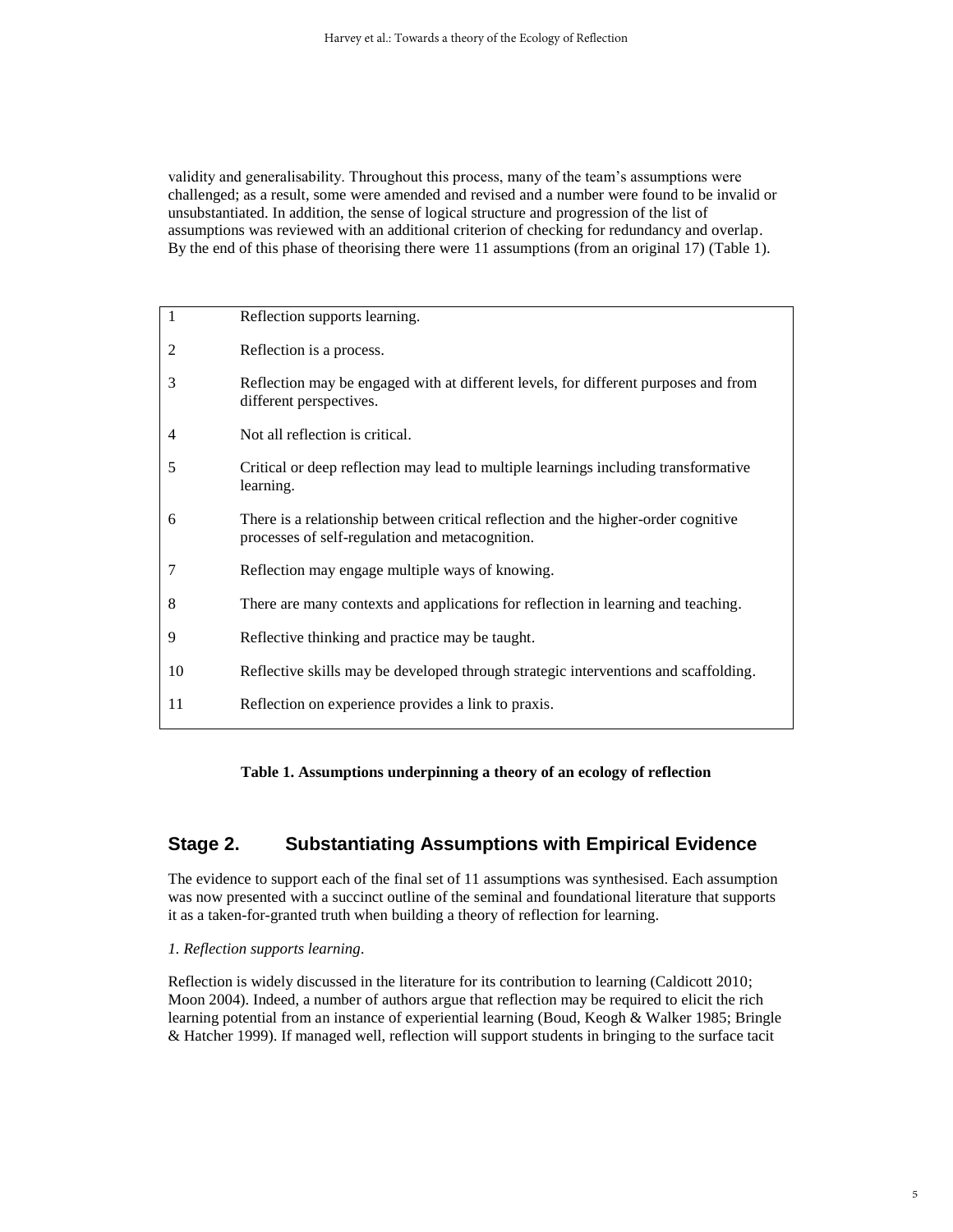knowledge about their practice, thus adding to their work-based learning experience (Smith, Kielly-Coleman & Meijer 2010).

#### *2. Reflection is a process.*

It is well supported in the literature that reflection is a process (Coulson & Harvey 2013; Jay  $\&$ Johnson 2001; Lucas & Fleming 2012; Moon 2004). Reflection may be aligned with the actionlearning cycle (Kemmis, McTaggart & Nixon 2014), and is widely discussed and used by practitioners to support learning before, during and after experience (Correia & Bleicher 2008; McNamara & Field 2007; McRae 2015).

The literature tends to concentrate on the cognitive, intellectual and psychocritical processes of reflection, and does not often take into account learning from the emotions that may arise during experience. Experiential knowing involves the "whole person, visceral reactions and feelings as well as thoughts and words" (Rogers 1980 p.6). This level of knowing aligns with the concepts of whole-person learning (Yorks & Kasl 2002) and felt knowing or focusing (Walkerden 2005; Gendlin 1968). "Knowledge of how emotions contribute to the learning process remains very limited" (Rowe 2011, p.345); thus a holistic approach that recognises the role of "feelings, other ways of knowing (intuitive, somatic), and the role of relationship with others" (Taylor 2008, p.11) is needed.

#### *3. Reflection may be engaged with at different levels, for different purposes and from different perspectives.*

Multiple intellectual frameworks, taxonomies and models for the reflective process exist (for example, see Bain et al. 1999; Jay & Johnson 2001; Kember et al. 2000; Kreber & Castelden 2009; Larrivee 2008; Rarieya 2005). While they differ in how many levels they identify in the reflective process (ranging from three to five), they share a conceptualisation that reflective practice is a cognitive process that can range from a lower or shallow level through to a deep, even transformational level.

Three main purposes have been identified for reflective practice: academic learning, lifelong learning and skills development (Harvey et al. 2010). In a seminal work, Brookfield (1985) proposed four key lenses, or perspectives, for reflective practice: the perspectives of the self or autobiography; student (if a teacher) or teacher/supervisor (if a student); peers; and the literature. The underlying argument is that relying on one perspective limits learning. Drawing on multiple perspectives provides the reflective practitioner with a holistic or ecological understanding of the issue under reflection, and is analogous to the triangulation of data in the research process.

#### *4. Not all reflection is critical.*

Reflection may be engaged with at different levels, and not all reflection is undertaken at the deepest, or critical, level. A shallow level of reflection may be appropriate for certain learning outcomes that require the learner to describe, report or recall. Engaging with deeper and critical reflection can be related to whether the learner takes a deep or surface approach to learning (Leung & Kember 2003). A deep approach to learning is more closely associated with deep reflection, which can in turn enhance learning outcomes (Nelson Laird et al. 2014).

Influences on the level or depth of reflection include learner or teacher capacity and discipline approaches (Kolb 1981; Kreber & Castleden 2009). "Depth of reflection is characterised by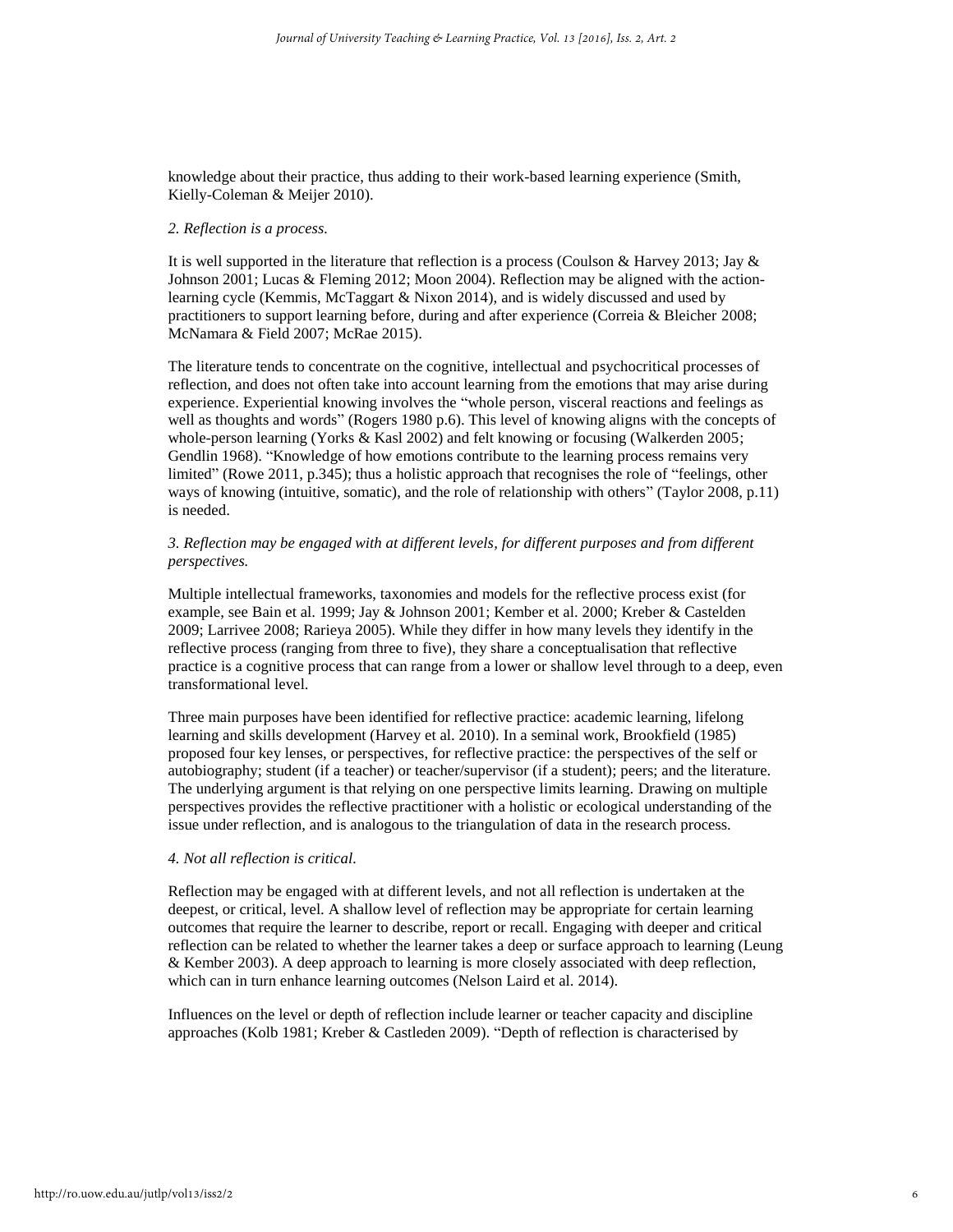increasing ability to frame and reframe internal and external experience with openness and flexibility" (Moon 2004, p.100).

#### *5. Critical or deep reflection may lead to multiple learnings including transformative learning.*

Exploring and challenging personal values and ethical, political, social and moral assumptions, and "questioning of core beliefs that define how we presently interpret our practice" (Kreber & Castleden 2009, p.513) are features of critical reflection. Such practices could lead to transformative learning (Mezirow 1991; Boud 1994; Dirkz 2001), where one's values, beliefs and assumptions may be changed (or transformed). As Mezirow (2003, pp.58-59) writes, "[t]ransformative learning is learning that transforms problematic frames of reference – sets of fixed assumptions and expectations (habits of mind, meaning perspectives, mindsets) – to make them more inclusive, discriminating, open, reflective, and emotionally able to change". Transformative learning may arise through the acquisition of emancipatory knowledge, "the selfawareness that frees us from constraints (and) is a product of critical reflection and critical selfreflection" (Cranton 2002, p.64).

#### *6. There is a relationship between critical reflection and the higher order cognitive processes of self-regulation and metacognition.*

The capacity for reflection implicates a range of higher-order cognitive processes associated with self-regulatory frameworks of learning and the term "metacognition" (Paris & Winograd 2003). Reflection is an essential element of the process of self-regulation (Grant, Franklin & Langford 2002), and comprises the third phase in Zimmerman's (2002) self-regulation process.

The relationship between self-regulation, metacognition and reflection is perhaps best described as reciprocal and complementary, in that reflective capacity supports self-regulation inasmuch as a great deal of self-regulation is needed to support the higher levels of critical reflection described earlier. Desautel (2009) goes some way to explaining this synergistic relationship in acknowledging that self-reflection aids the construction of metacognitive knowledge by "making formerly unconscious, intangible, or reflexive processes or events explicit" (Desautel 2009, p.2001). To the extent that experiential learning necessitates an increase in metacognitive knowledge and awareness, the capacity for reflection would appear to be critical to the sustained regulation and use of this knowledge.

#### *7. Reflection may engage multiple ways of knowing.*

Reflection may lead to multiple ways of knowing; these may include transformative (or emanicipatory) learning. Reflection has been credited with contributing to academic learning, skills development and lifelong learning in the higher-education sector (Harvey et al. 2010). Reflection is applied to academic learning through identification and assessment of intended learning outcomes and development of praxis. Reflection contributes to the development of higher-order skills including critically reflective thinking and expression, metacognition and professional competence. Reflection also contributes to lifelong learning skills and attributes that include graduate capabilities, professional practice, career-development learning and transformative learning. When creative modes of reflective practice, such as arts-based practice, music and dance, are offered to students, more affective and somatic ways of knowing may be engaged (Harvey et al. 2012).

*8. There are many contexts and applications for reflection in learning and teaching.*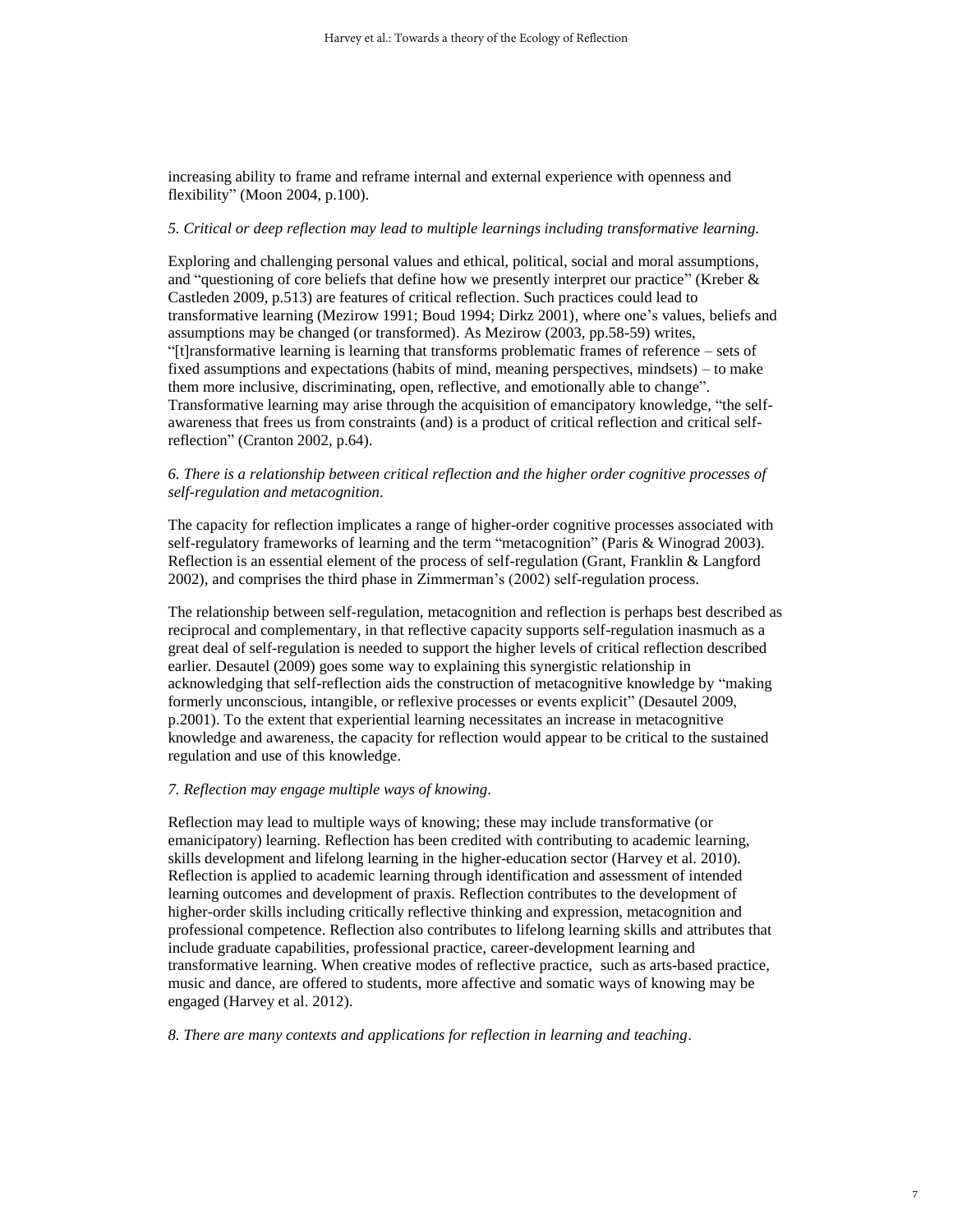Context and application may influence the focus for reflection. McAlpine et al. (1999) identify three general foci for reflecting on learning and teaching:

- 1. Practical reflection: improving actions in a particular context;
- 2. Strategic reflection: attention to generalised knowledge or approaches (to teaching) that are applicable across contexts; and
- 3. Epistemic reflection: represents a cognitive awareness of one's reflective processes as well as how they may impede the reflection on and enactment of plans (p.110).

As a practice, reflection is applicable to most subjects and disciplines, as shown by 32 different disciplines reporting the use of reflective journals in the literature (Moon 2004). The application of reflection to learning through experiential learning may be structured within an action-learning cycle (Revans 1980):

- i. Planning for the experience reflection *for* action;
- ii. Being in the experience reflection *in* action;
- iii. Reviewing the experience reflection *on* action; and
- iv. Learning from the experience reflection *on* action.

The application for reflection needs to consider the learner and their capacity to reflect, which is determined by the four Cs: cognition, communication, context and conditions (see the section of this paper on the learner ecology).

#### *9. Reflective thinking and practice may be taught.*

Given that most learners can learn to reflect (Larrivee 2008; Moon 2004), teachers have a role to play in scaffolding the practice and documentation of reflection through effective teaching strategies. Teachers need to know their students and identify their current level of understanding and capacity for reflective practice in order to facilitate the incremental development of students' reflective skills. There are many questions that a teacher needs to ask to guide them in their role; for example, "What do I know about the reflective capacity of this student cohort and individual students?" and "What prior exposure have they had to reflection?" (For a list of questions, see Coulson & Harvey 2013, p.406.)

#### *10. Reflective skills may be developed through strategic interventions and scaffolding.*

The gap between students' current and desired skill in reflective practice in their learning context can be seen as analogous to their zone of proximal development (Vygotsky 1978); therefore, students can be scaffolded to develop a higher level of reflective skill.

Many tools, strategies and resources may be used to scaffold the development and practice of reflection for learning through experience at each of four stages:

- i. Learning to reflect;
- ii. Reflection *for* action;
- iii. Reflection *in* action; and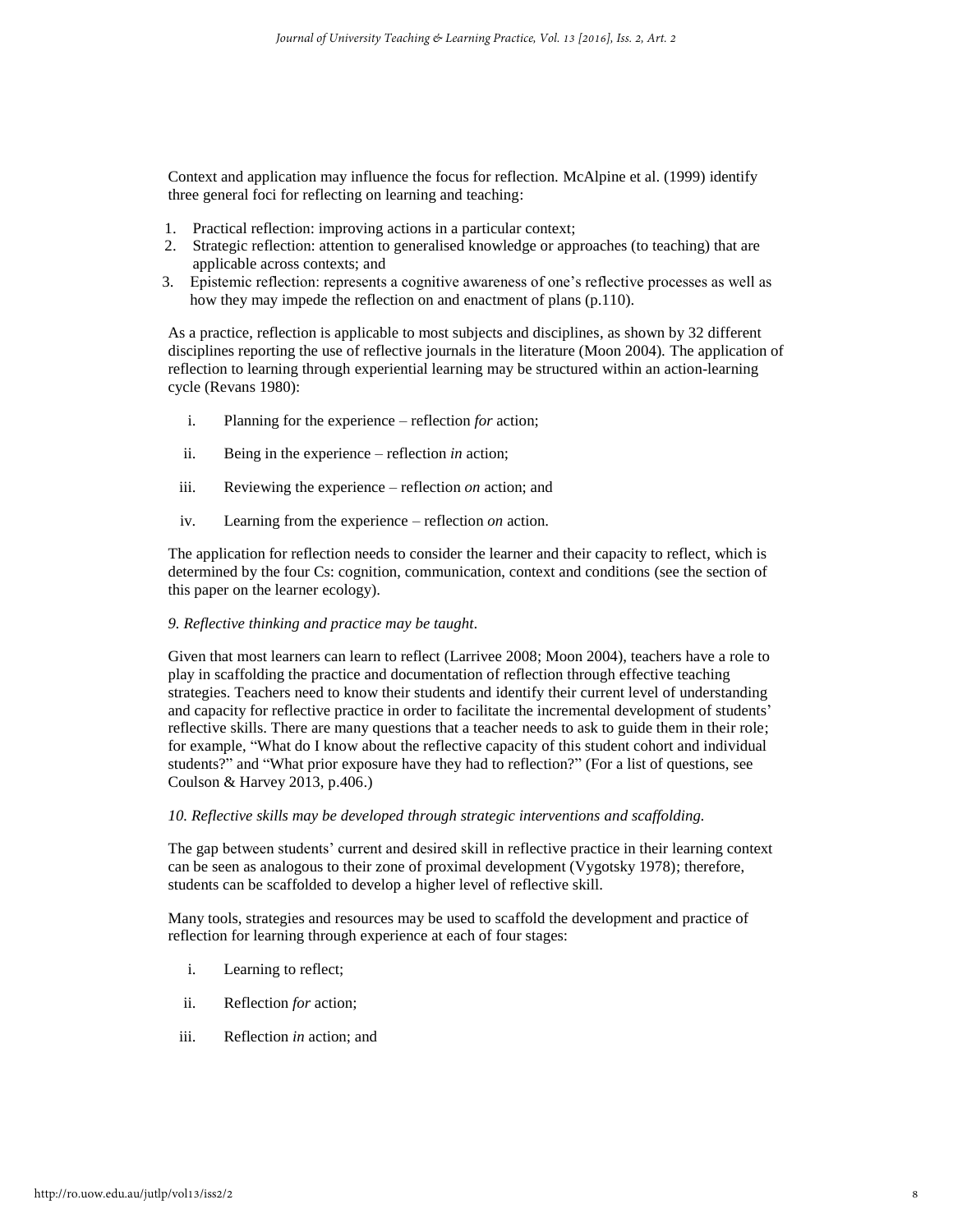iv. Reflection *on* action.

A spectrum of strategies for scaffolding student reflective capacity exists. The choice of an appropriate strategy depends on which of the four stages students inhabit at a given time, and range from establishing a shared understanding of the role of reflection and introducing reflective tools through to providing debriefing (see Coulson & Harvey 2013 for a detailed discussion of the strategies).

#### *11. Reflection on experience provides a link to praxis.*

Reflective practice is an effective strategy in bridging the learning of theory with its authentic application beyond the classroom, achieving praxis. Praxis refers to the synergetic nexus between theory and practice, between "thought and action" (Zuber-Skerritt 2001, p.16). "Reflection helps students make stronger connections between theoretical perspectives and practice [praxis]...reflection...can assist students in making sense of their service-learning experience" (Correia & Bleicher 2008, p.41). During experiential learning, praxis can involve "practical reasoning about what it is wise and proper to do" in that experiential situation (Kemmis & Smith 2008, p.16).

## **Stage 3. Conceptualising the Basic Ideas in the Approach and Determining Their Theoretical Relevance**

As each of the theoretical assumptions was declared and the literature enfolded, the key theoretical concepts – "terms and their related meanings that are the building blocks in theoretical arguments" (Cheal 2005, p.4) – that were the foundation of the theory were synchronously considered. The aim was to raise the theoretical level by "sharpening construct definitions" (Eisenhardt 1989, p.533), thereby "developing construct measures and...construct validity" (p.542). Clarity around the definition of each concept supports a shared understanding of the resulting theory.

First, we defined the key concepts of relevance to our research and our developing theory as: reflection, reflective learning, critical reflection, critically reflective practice, critical thinking and metacognition. The literature around each concept was enfolded, that is, examined and reexamined through multiple iterations of the action-research cycle. This involved the research team's deep reflection on each concept, over time, to arrive at an empirically informed consensus about an agreed definition. Table 2 provides a definition for each concept that is considered representative of the available literature.

| Concept    | <b>Definition</b>                                                                                                                                                                                                                                                                                |
|------------|--------------------------------------------------------------------------------------------------------------------------------------------------------------------------------------------------------------------------------------------------------------------------------------------------|
| Reflection | Reflection is a deliberate and conscientious process that employs a person's<br>cognitive, emotional and somatic capacities to mindfully contemplate on past,<br>present or future (intended or planned) actions in order to learn, better<br>understand and potentially improve future actions. |
| Reflective | Reflective learning in the academic context is "likely to involve a conscious"                                                                                                                                                                                                                   |
| learning   | and stated purpose for reflection, with an outcome specified in terms of                                                                                                                                                                                                                         |
|            | learning, action or clarification. It may be preceded by a description of the                                                                                                                                                                                                                    |
|            | purpose and/or the subject matter of the reflection. The process and outcome                                                                                                                                                                                                                     |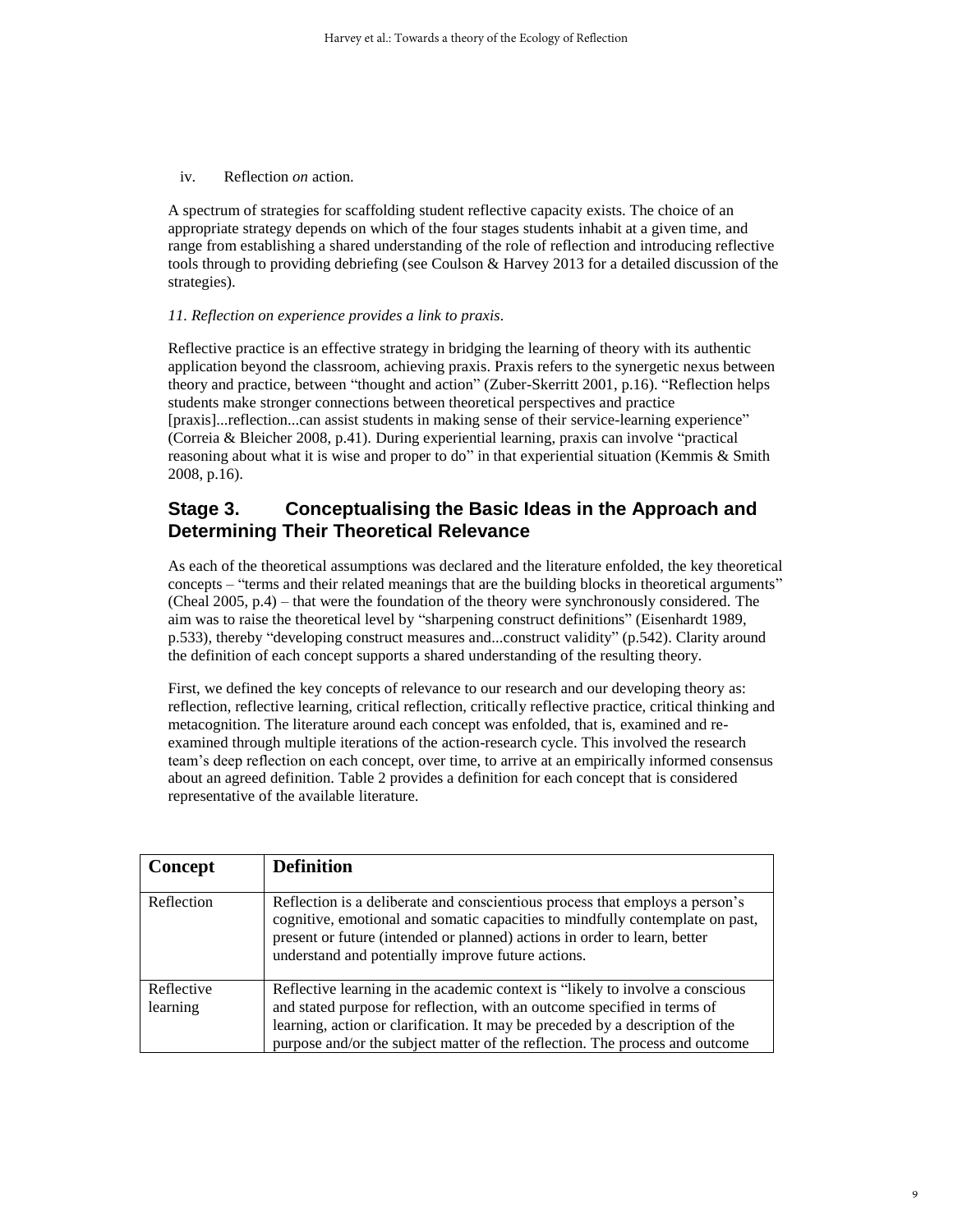|                   | of reflective work are most likely to be in a represented (e.g. written) form, to          |
|-------------------|--------------------------------------------------------------------------------------------|
|                   | be seen by others and to be assessed. All of these factors can influence its               |
|                   | nature and quality" (Moon 2004, p.83).                                                     |
|                   |                                                                                            |
| Critical          | The term "critical reflection" has the "most consensus in the literature as a              |
| reflection        | level of reflection examining ethical, social, and political consequences of               |
|                   | one's practice" (Larrivee 2008, p.343).                                                    |
| Critically        | "Seeing how we think and work through different lenses is the core process of              |
| reflective        | reflective practice. What turns this into <i>critical</i> reflection is a consistent focus |
| practice          | on unearthing and scrutinizing two kinds of assumptions: (1) those that mask               |
|                   | the ways in which the variable of power affects and often distorts educational             |
|                   | interactions; (2) those that seem congenial but actually work against our own              |
|                   | best interests (hegemonic assumptions)" (Brookfield 1995, p.xii)                           |
| Critical thinking | "[Critical thinking is related to] an individual cognitive skill with three                |
|                   | distinct characteristics:                                                                  |
|                   |                                                                                            |
|                   | 1. An attitude of being or state of mind to thoughtfully consider the                      |
|                   | problems and subjects that come within a range of one's experiences;                       |
|                   | 2. Knowledge of the methods of logical enquiry and reasoning; and                          |
|                   | 3. Some skill in applying these methods"                                                   |
|                   | (Lloyd & Bahr 2010, p.1).                                                                  |
| Metacognition     | Metacognition is a term widely used to refer to higher order or "executive"                |
|                   | processes that involve active control of cognitive processes during learning,              |
|                   | such as planning, monitoring, comprehension and evaluation (including                      |
|                   | reflection) (Livingstone 1997). It comprises both metacognitive knowledge                  |
|                   | and metacognitive experiences or regulation (Flavell 1979, 1987).                          |
|                   | Metacognitive knowledge comprises understanding of how one learns, the                     |
|                   | nature of the task, which strategies to use and when to apply them.                        |
|                   | Metacognitive experience, or regulation, involves the actual use of strategies             |
|                   | and experiences while using these strategies; it helps learners oversee and                |
|                   | regulate their application of strategies, or perhaps alter the course of their             |
|                   | learning – for example, when they realise that they have made an error.                    |
|                   |                                                                                            |

**Table 2. Definitions of key concepts in reflection**

## **Stage 4. Identifying the Principle Tenets of the Approach**

Collegial reflection on the research questions, in conjunction with the revised assumptions and the defined concepts, provided the basic elements for a new meta-theory. Three basic tenets, or propositions (Trowler 2012), of the theory of the ecology of reflection emerged:

i. The purpose of reflection needs to be defined and contextualised for each application;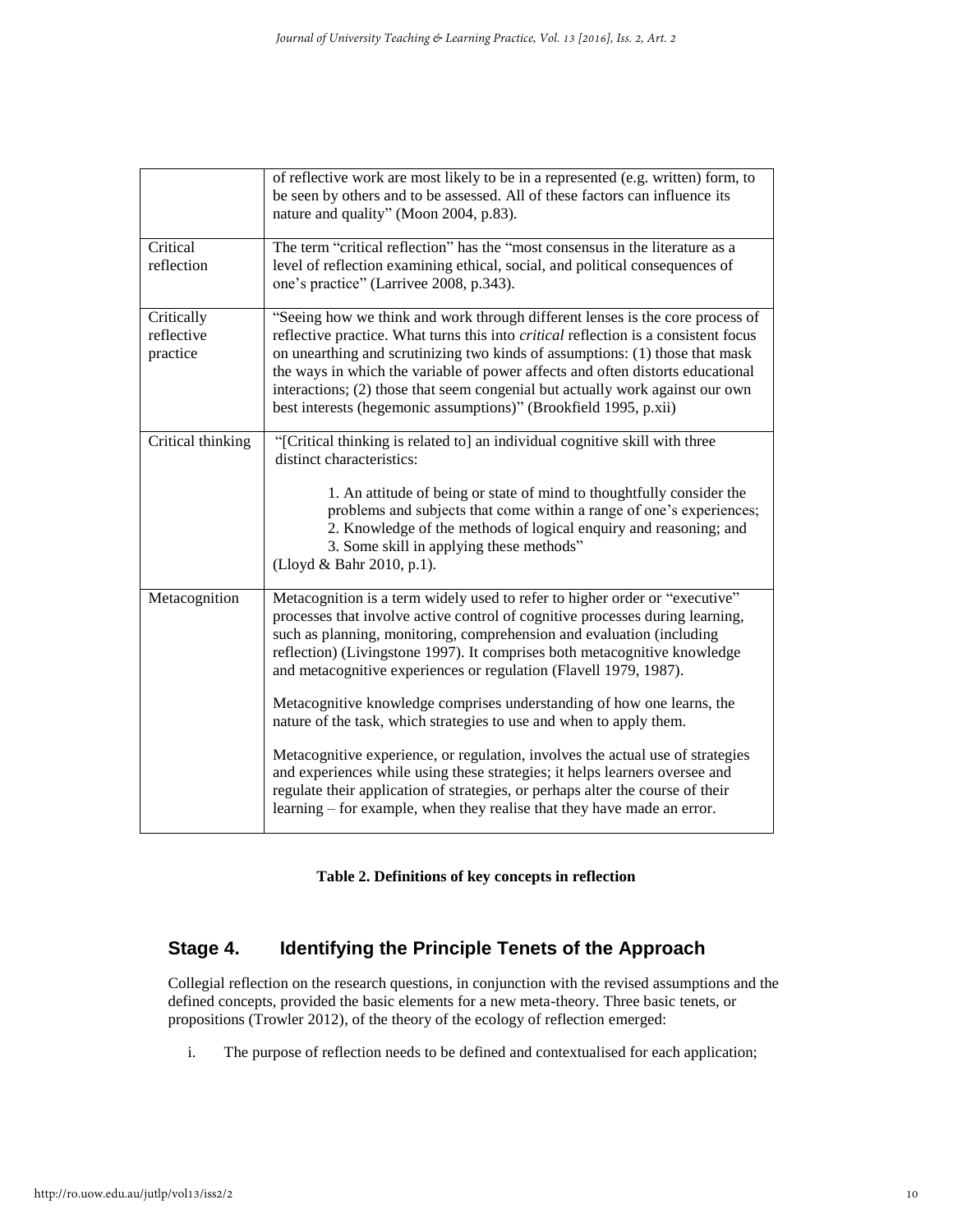- ii. The ecology of reflection affects the learning and practice of reflection; and
- iii. A 'fit' between the individual and the reflective practice is required for effective reflection.

Learners and teachers may differ in how they define, contextualise and ultimately practise reflection. Reflection needs a clear context and definition if it is to be effectively used to support learning (Bringle & Hatcher 1999). Ideally the reflective practice needs to be contextualised, or tailored, to suit the experiential-learning context.

To contextualise the reflective practice, teachers and learners first need to know the ecologies in which reflection will be practised. Three principle components for a basic model were identified as: the learner, the learning context and the experiential learning context (Figure 1). The nexus between the three ecologies is reflective practice. Elements of each ecology, which may have an impact on reflective practice, are identified in the next section.

While cognitive, text-based reflective practice is commonly used, this may not always offer the best fit with the individual learner's preferred learning style. A goodness of fit between the learner and the mode of, and approach to, reflective practice refers to attaining an equilibrium between a learner's reflective capacity and the "demands" or "opportunities" (Partridge 2003, p.681) of the experiential-learning context.

These three tenets, built on declared theoretical assumptions and concepts, provided the foundation for the development of a theoretical model. A scholarly approach was then used to critically analyse each of these components. Driving this analysis was the research, the evidence, existing theories and practice.



**Figure 1. Three components of an ecology of reflection for learning through experience**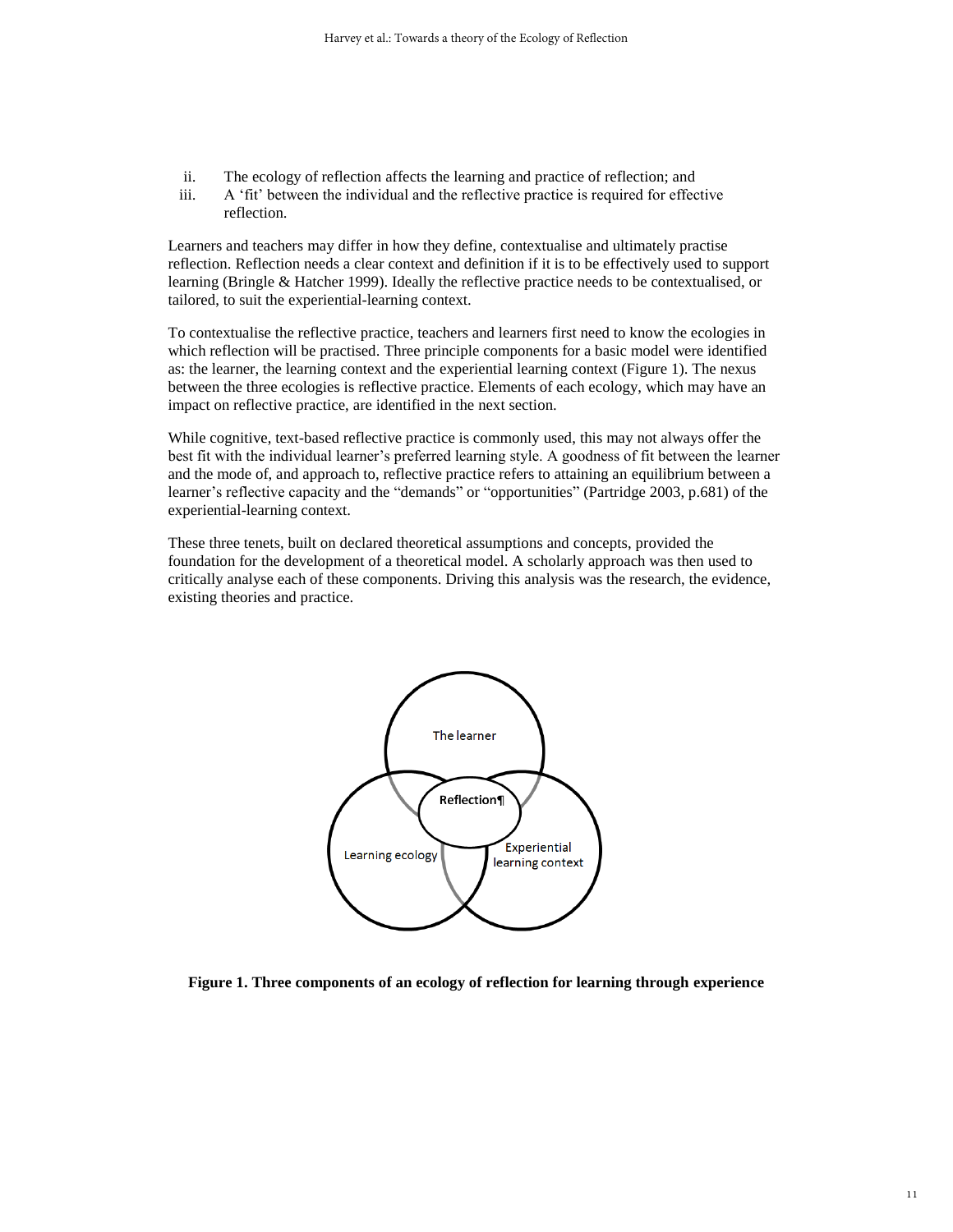## **Stage 5. Mapping the Ecology of the Model**

One characteristic of theory is that it should help "locate social processes in wider structure, because it is these which lend predictability to the social world" (Trowler 2012, p.274). Generating the theory of the ecology of reflection located three significant ecologies:

- The learner ecology
- The learning ecology
- The experiential-learning ecology.

These three were examined to identify the key elements of, and their interrelationship within and across, the ecologies. The elements that contribute to each ecology are proposed in our model of the ecology of reflection. Consistent within and across these ecologies is the proposition that strategies for scaffolding reflection in any context or ecology are to be viewed as developmental. These strategies range from *developing* (for those new to reflection), to *developmental* (for deepening an existing reflective capacity), and through to *developed* (for when learners are assessed as possessing the required level of reflective capacity for the learning context).

#### *The learner ecology*

The important considerations for the ecology of the learner, termed the four "Cs", in no particular order, are:

- *Cognitive* capacity that includes self-awareness, critical thinking, metacognition, selfregulation and motivation – the higher-order cognitive skills linked to critical reflection;
- *Communicative* skill, language fluency and preferred and available communication media. Introducing creative approaches to documenting reflection, as proposed by Harvey et al. (2016), may better accommodate learners' diverse communication capacities and preferences than relying solely on a text-based reflective journal;
- *Contextual* element, which includes self-awareness during interactions with others, values, beliefs and assumptions, culture, language, approach to learning and ways of knowing;
- *Conditions* under which learning is to take place. Factors such as age, life stage or course, socio-economic status, geographic access, health or disability status, culture, race, personal circumstances such as carer responsibilities, internal or external environments, family experience of higher education, human or non-human resources all influence the type, depth and perspective of reflective practice.

#### *The learning ecology*

The four "Ps" of the learning ecology help determine what type, depth and perspective of reflective practice is required:

 *Predisposition* for reflection includes the approach and reflective capacity of the learner, teacher and host supervisor, and the capacity within the cohort and across the discipline.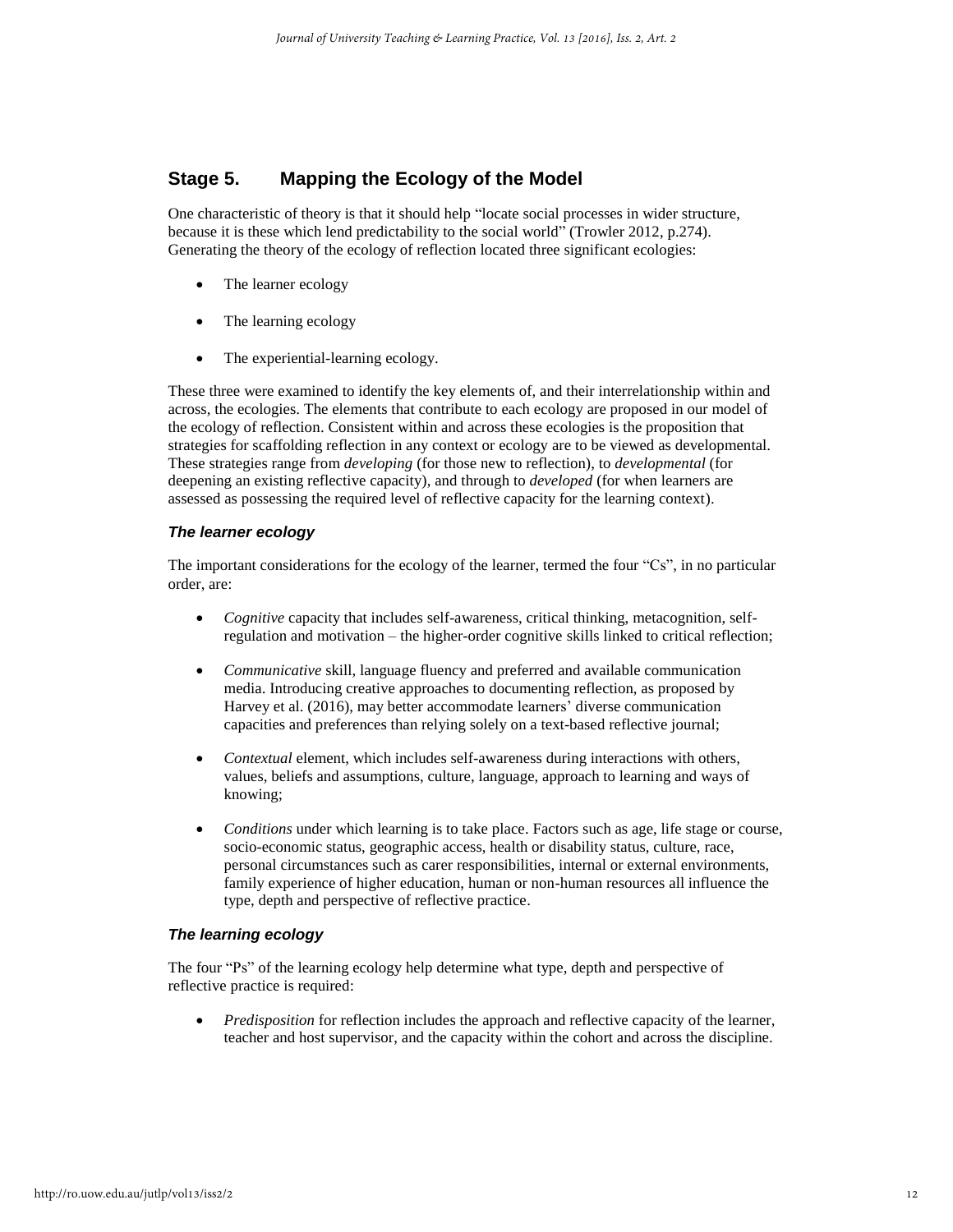Teacher capacity to reflect, for instance, has been found to vary between individuals and across disciplines (Kreber & Castleden 2009), which influences the type and depth of reflection taught and the perspective from which a teacher is able to teach reflection. As with learners, not all teachers are innately reflective, and may themselves need scaffolding to be able to teach reflection effectively (Coulson & Harvey 2013);

- *Program context* includes the discipline, program and unit of study, stage or year, resources and assessment strategy, as well as the developmental stage of the program level and cohort. Assessment of reflections, while problematic, offers some benefits for student learning. A guide to creating a placement profile to assist in determining an appropriate assessment strategy was outlined by Mackaway et al. (2011, p.11). The guide uses a continuum or gradient of 14 dichotomous elements, an example of which is 'Student in later stages of degree program (through to) Student in early stages of degree/program' (p. 11);
- *Planned (intended) learning outcomes* may incorporate one or more of academic learning, skills development, professional practice, graduate capabilities, praxis, accreditation, lifelong learning and the wild card of unplanned outcomes. Using learner reflections to assess learning outcomes is contentious and contestable and yet is of value (Mackaway et al. 2011). The risks of assessing reflections will, we contend, need to be considered within each specific ecological context;
- *Participation or experiential context* is sufficiently complex that a separate model was created to cover the ecology of participation.

#### *The experiential-learning ecology*

Four key elements of the experiential-learning ecology require consideration when identifying reflective capacity and approach. The *type of placement* (for example work-integrated learning, internship, practicum or service learning) will require the identification of the approach to reflective practice that offers the best fit for that context. *Placement conditions* such as duration and location of placement and whether the placement is compulsory or elective, continuous or intermittent, together with the level of institutional support offered, will all influence reflective practice. The mode and approach to reflective practice will also be influenced by the *academiclearning conditions*. These include, but are not limited to, the scaffolding offered as the learners prepare for their experiential learning, access to teachers during placement and the external requirements of professional standards and accreditation bodies. The *host-organisation conditions* are another element of this experiential-learning ecology. Organisational culture and values, degree of learner control over their experience, involvement of the host supervisor and depth and appropriateness of the experience will all affect learners' reflective practice.

These three ecologies and their elements may be likened to dynamic systems (Lewis 2005) in that they are in non-linear, interconnected relationship and 'operate through reciprocal, recursive, and multiple causal processes (which are) characterized by the emergence of wholes out of interacting parts' (p.169). The dynamic nature of the ecology of reflection will be developed in a future paper.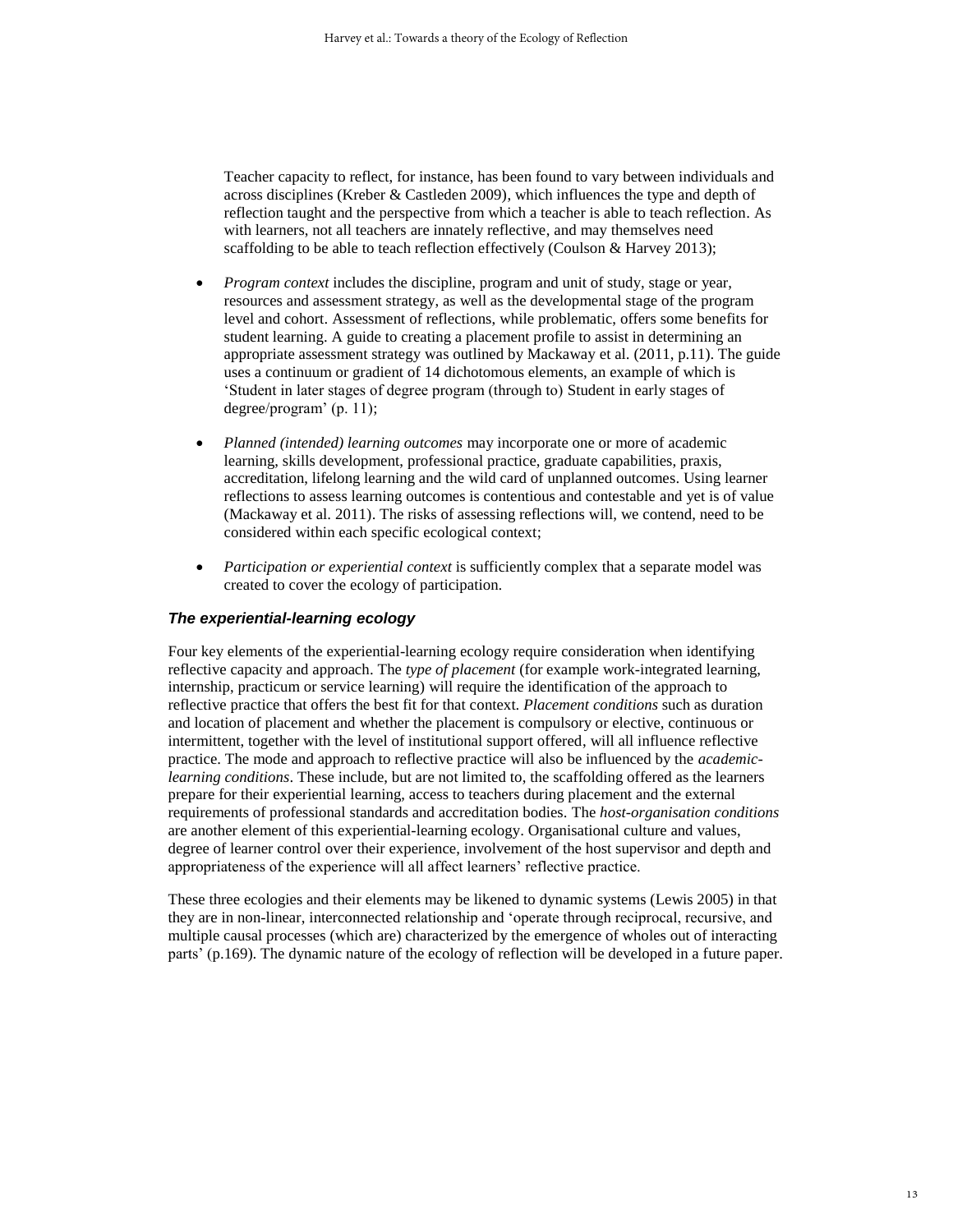### **Summary and Conclusion**

The theory of the ecology of reflection, developed and evaluated from a multi-disciplinary perspective and through iterative cycles within a participatory action research framework, invites further application. The theory contributes a convenient summary of various bodies of knowledge in the field, thus offering a heuristic approach to the complex, diverse and widely-reported subject of reflection for learning.

To achieve this, 11 evidence-based assumptions underpinning the theory have been declared. In summary, we state our belief that reflection is a process that supports learning. As learners engage with reflective practice they may do so at different levels ranging from shallow reporting to a deeper and critical level. Critical reflection, in turn, is related to both metacognition and transformative learning. Reflective practice is diverse in the modes of practice available and in the endless contexts and applications possible. A fundamental pedagogical assumption is that reflective practice can be taught and, therefore, learnt. Reflective practice's contribution to experiential learning is as an enabler of praxis.

The key concepts of this theory – reflection, reflective learning, critical reflection, critically reflective practice, critical thinking, and metacognition – were defined to promote a shared understanding of reflective practice. Next, three tenets of the theory of the ecology of reflection were established: the purpose of reflection needs to be defined and contextualised for each application; the ecology of reflection affects the learning and practice of reflection; and a fit between the individual and the reflective practice is required for effective reflection.

Building on these tenets, this paper introduced three significant ecologies that make up the theoretical model: the learner, the learning ecology and the experiential-learning ecology. The four "Cs" of the learner ecology are identified as Cognitive, Communicative, Contextual and Conditions. The four "Ps" of the learning ecology are termed as Predisposition, Program, Planned (learning outcomes) and Participation (or experiential context). This experiential ecology requires consideration of four key elements: the type of placement and the conditions of the placement, the academic learning and the host organisation. While the many components of the theory have been discussed as separate entities throughout this paper, it is imperative to keep in mind that they are interrelated and interdependent components of a complex and interesting ecology.

As this is an emerging, dynamic theory, we invite colleagues to join us in validating and further developing the theory through application and research. The theory's validity needs to be further tested as colleagues from different disciplines (Carlile & Christensen 2005) examine reflection for experiential learning through their own perspectives or lenses, which will test the theory's internal validity, and through their own ecologies or contexts, which will test the theory's external validity.

We encourage colleagues to evaluate the theory using the criteria recommended by Eisenhardt (1989) – parsimony, logic, coherence and a grounding in the evidence – or the canons of evaluation of theory proposed by Glaser and Strauss (1967, p.5): logical consistency, clarity, parsimony, density, scope, integration fit and workability.

By theorising about reflection for experiential learning we have aimed to "talk about the need to explain [reflective] practice and specify what [reflective] practice is for and whose interests it should serve" (McNiff & Whitehead 2011, p.72). By reflecting on the relationship between reflective practice and experiential learning, we are aiming to make sense of the empirical world. This is our "interpretation of reality" (Garner 2007, p.xiii).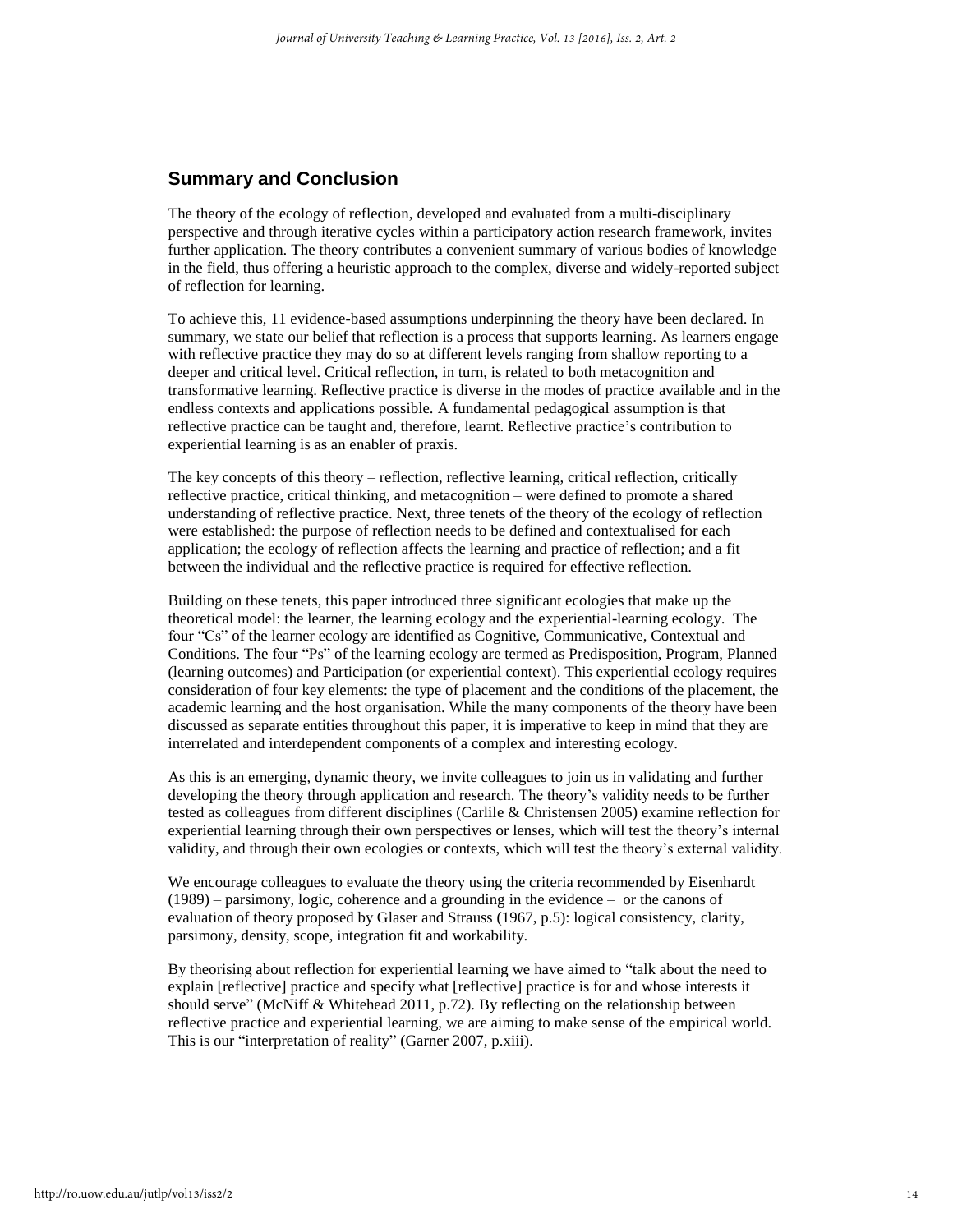If the process of trying to understand our theory results in a "shift in one's mental structure" so that the reader can "discover a different way of thinking" (Anfara & Mertz 2006, p.xiv), our work is done in that moment, and

[theories] thus become instruments, not answers to enigmas, in which we can rest. We don't lie back upon them, we move forward, and, on occasion, make nature over again by their aid (James 1907, p.46).

### **References**

Anfara, V A & Mertz, N T (eds.) 2006. *Theoretical frameworks in qualitative research.* Sage, Thousand Oaks.

Anyon, J, Dumas, M, Linville, D, Nolan, K, Perez, M, Tuck, E & Weiss, J 2009. *Theory and educational research. Toward critical social explanation.* Routledge, New York.

Bain, J D, Ballantyne, R, Packer & Mills, C 1999. Using journal writing to enhance student teachers' reflectivity during field experience placements. *Teachers and Teaching: Theory and Practice*, 5(1), pp. 51-73.

Ball, S J 2007. The necessity and violence of theory. *Discourse: Studies in the Cultural Politics of Education*, 27(1), pp. 3-10.

Bell, D 2009. *Constructing social theory*. Rowman & Littlefield, Lanham.

Boud, D 1994. Conceptualising learning from experience: Developing a model for facilitation. *Proceedings of the 35th Adult Education Research Conference,* 20-22 May, College of Education, University of Tennessee, Knoxville, Tennessee, pp. 49-54.

Boud, D, Keogh, R & Walker, D (eds.) 1985. *Reflection: Turning Experience into Learning*. Kogan Page, London.

Bringle, R & Hatcher, J 1999. Reflection in service-learning: Making meaning of experience. *Educational Horizons*, Summer, pp. 179-185.

Bronfenbrenner, U 1979. *The ecology of human development: Experiments by nature and design.* Harvard University Press, Cambridge, MA.

Brookfield, S 1995. *Becoming a critically reflective teacher.* Jossey Bass, San Francisco.

Buchanan, A M, Baldwin, S C & Rudisill, ME 2002. Service learning as scholarship in teacher education. *Educational Researcher*, 31(30), pp. 30-36.

Buttel, F H 1986. Sociology and the environment: The winding road toward human ecology. *International Social Science Journal*, 38, pp. 337-356.

Caldicott, J 2010. Fitting the critical reflection training wheels prior to the WIL journey: Embedding preparation into the tourism and hospitality curriculum. In Campbell, M (ed.), *Work integrated learning – responding to challenges: Proceedings of the 2010 ACEN National Conference*, Perth, September 29-October 1, pp. 45-56.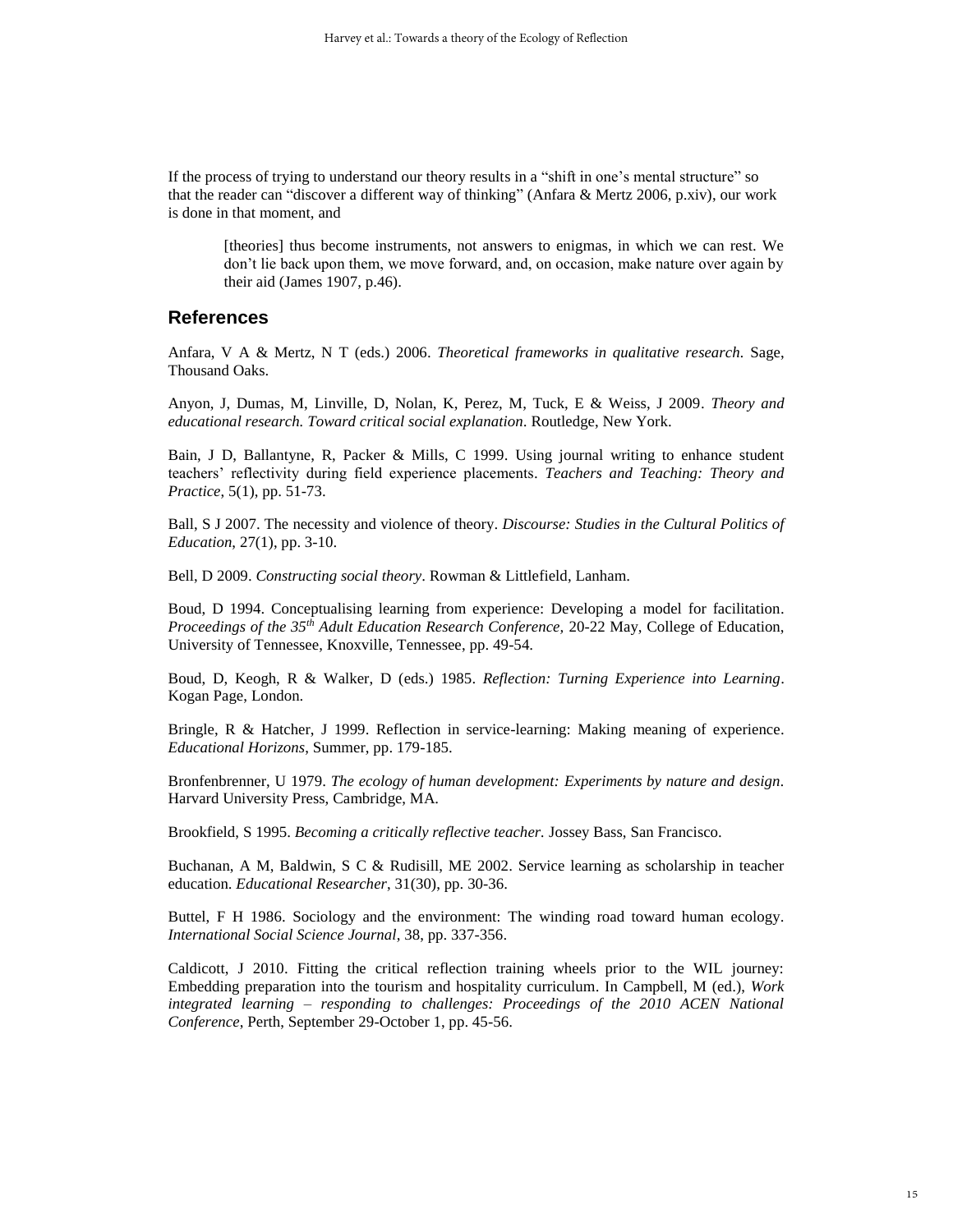Carlile, P R & Christensen, C M 2005. The cycles of theory building in management research. *Harvard Business School Working Paper Number: 05-057*. Viewed 23 January 2012, http://www.hbs.edu/faculty/Publication%20Files/05-057.pdf.

Cheal, D 2005. *Dimensions of social theory.* Palgrave MacMillan, New York.

Compton, N & Hall, N 1972. *Foundations of home economic research: A human ecology approach.* Burgess, Minneapolis.

Correia, M & Bleicher, R 2008. Making connections to teach reflection. *Michigan Journal of Community Service Learning*, Spring, pp. 41-49.

Coulson, D & Harvey, M 2013. Scaffolding student reflection for experience-based learning: a framework. *Teaching in Higher Education*, 18(4), pp. 401-413.

Coulson, D, Harvey, M, Winchester-Seeto, T & Mackaway, J 2010. Exploring the Evidence for the Role of Reflection for Learning through Participation. In Campbell, M (ed.), *Work Integrated Learning – Responding to Challenges: Proceedings of the 2010 ACEN 2010 National Conference*, Perth, September 29-October 1, pp. 92-103.

Cranton P 2002. Teaching for transformation. *New Directions for Adult and Continuing Education,* 93, pp. 63-71.

Desautel, D 2009. Becoming a thinking thinker: Metacognition, self-reflection, and classroom practice. *Teachers College Record*, 111(8), pp. 1997-2020.

Dirkz, J M 2001. *Transformative learning and the journey of individuation, ERIC Digest No. 223*, ERIC Clearinghouse on Adult, Career, and Vocational Education. Columbus, OH. Viewed 7 July 2010, http://eric.ed.gov/?id=ED448305.

Eisenhardt, K 1989. Building theories from case study research. *The Academy of Management Review*, 14(4), pp. 532-550.

Flavell, J H 1979. Metacognition and cognitive monitoring: A new area of cognitivedevelopmental inquiry. *American Psychologist*, 34, pp. 906-911.

Flavell, J H 1987. Speculations about the nature and development of metacognition. In Weinert, F E & Kluwe, R H (eds.), *Metacognition, motivation and understanding,* Lawrence Erlbaum Associates, Hillside, New Jersey, pp. 21-29.

Garner, R (ed.) 2007. *Social theory: continuity and confrontation, A reader.* Broadview Press, Ontario.

Gendlin, E 1968. *Use of interpretation in treatment*. Grune and Stratton, New York.

Glaser, B G & Strauss, A L 1967. *The discovery of grounded theory: Strategies for qualitative research.* Aldine De Gruyter, New York.

Grant, A M, Franklin, J & Langford, P 2002. The self-reflection and insight scale: A new measure of private self-consciousness. *Social Behavior and Personality: An International Journal*, 30(8), pp. 821-835.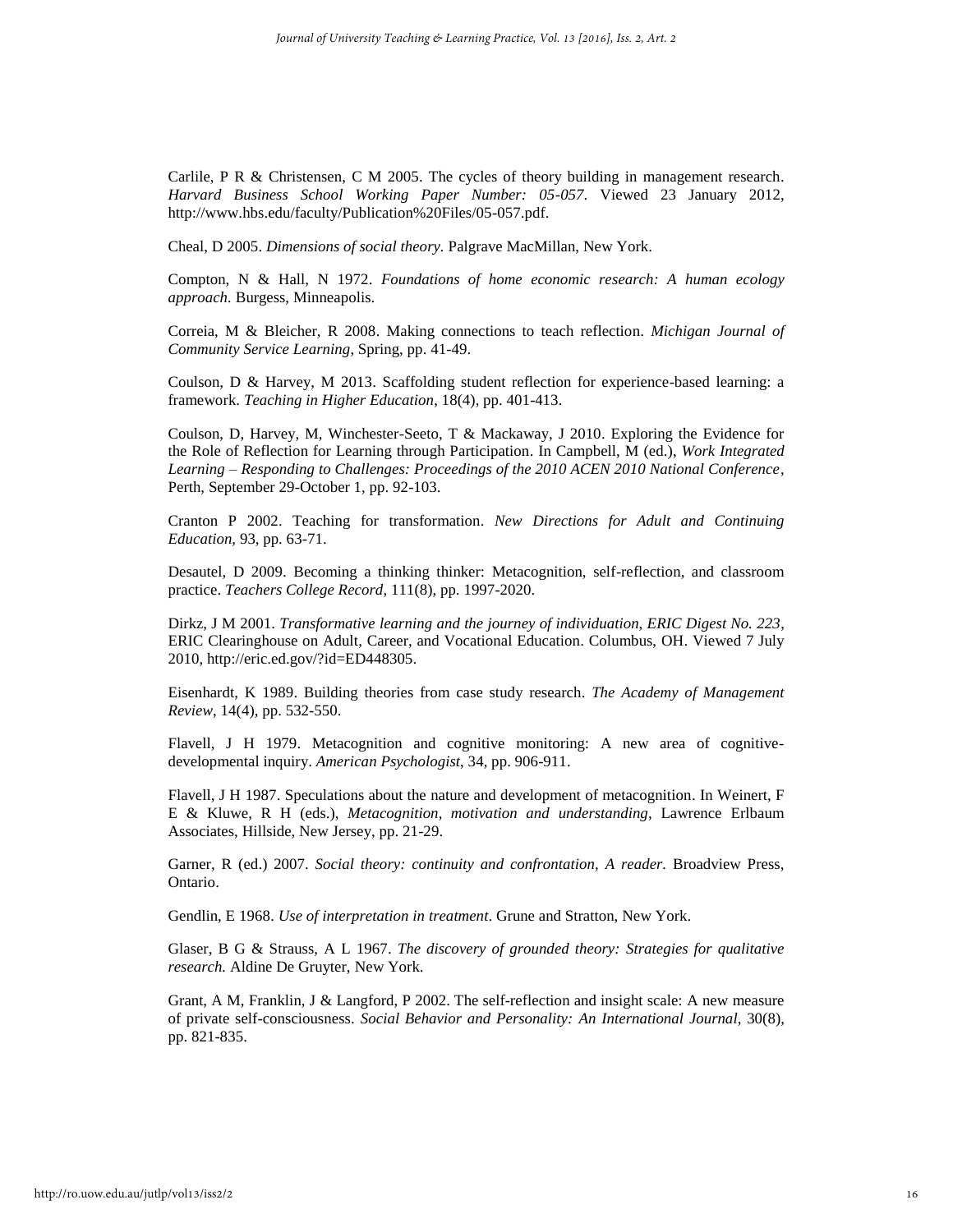Hammersley, M 2010. Unreflective Practice? Case Study and the Problem of Theoretical Inference. *Proceedings of the 5th International Higher Education Close Up Conference*, Lancaster University 20-22 July 2010. Viewed at http://www.lancs.ac.uk/fss/events/hecu5/index.htm.

Harvey, M, Baker, M, Lloyd, K, McLAchlan, K, Semple, A & Walkerden, G 2016. A song and a dance: Being inclusive and creative in practicing and documenting reflection for learning. *Journal of University Learning and Teaching Practice*, (current issue).

Harvey, M, Baker, M, Bosanquet, A, Coulson, D, Semple, A & Warren, V 2012. Moving beyond the diary: Innovation in design and delivery of reflection. Paper presented at the 2012 *ACEN Collaborative education: Investing in the future conference*, 31 October-2 November, Geelong. Viewed 8 February 2013, [http://acen.edu.au/2012conference/wp](http://acen.edu.au/2012conference/wp-content/uploads/2012/11/65_Moving-beyond-the-diary.pdf)[content/uploads/2012/11/65\\_Moving-beyond-the-diary.pdf.](http://acen.edu.au/2012conference/wp-content/uploads/2012/11/65_Moving-beyond-the-diary.pdf)

Harvey, M, Coulson, D, Mackaway, J & Winchester-Seeto, T 2010. Aligning reflection in the cooperative education curriculum. *Asia-Pacific Journal of Cooperative Education*, 11(3), pp. 137- 152.

Hawley, A H 1950. *Human ecology: A theory of community structure.* Ronald Press, New York.

Jacobs, G & Murray, M 2010. Developing critical understanding by teaching action research to psychology students. *Educational Action Research*, 18(3), pp. 319-335.

James, W 1907. *Pragmatism, a new name for some old ways of thinking*. University of Adelaide, [eBooks@Adelaide.](http://ebooks.adelaide.edu.au/) Viewed 17 November 2015, https://ebooks.adelaide.edu.au/j/james/william/pragmatism/complete.html.

Jay, J & Johnson, K 2001. Capturing complexity: A typology of reflective practice for teacher education. *Teaching and Teacher Education*, 18(1), pp. 73-85.

Kember, D, Leung, D, Jones, A, Loke, A Y, McKay, J, Sinclaire, K, Tse, H, Webb, C, Wong, F K Y, Wong, M & Yeung, E 2000. Development of a questionnaire to measure the level of reflective thinking. *Assessment and Evaluation in Higher Education,* 25(4), pp. 381-389.

Kemmis, S, McTaggart, R & Nixon, R 2014. *The action research planner. Doing critical participatory action research*. Springer, Singapore.

Kemmis, S & Smith, T J 2008. Personal praxis. Learning through experience. In Kemmis, S & Smith, T J (eds.), *Enabling praxis, Challenges for education*. Sense Publishers, Rotterdam, pp. 15- 35.

King, T 2002. Development of student skills in reflective writing. In *Proceedings of the 4th World Conference of the International Consortium for Educational Development in Higher Education*, 3- 6 July. Viewed 5 March 2010, http://www.googlesyndicatedsearch.com/u/uniwa?q=terry+king.

Kolb, D A 1981. Learning styles and disciplinary differences. In Chickering, A W & Associates (eds.), *The modern American college: Responding to the new realities of diverse students and a changing society*, Jossey-Bass, San Francisco, pp. 232-255.

Kraus, K 2012. Addressing the wicked problem of quality in higher education: theoretical approaches and implications. *Higher Education Research & Development*, 31(3), pp. 285-297.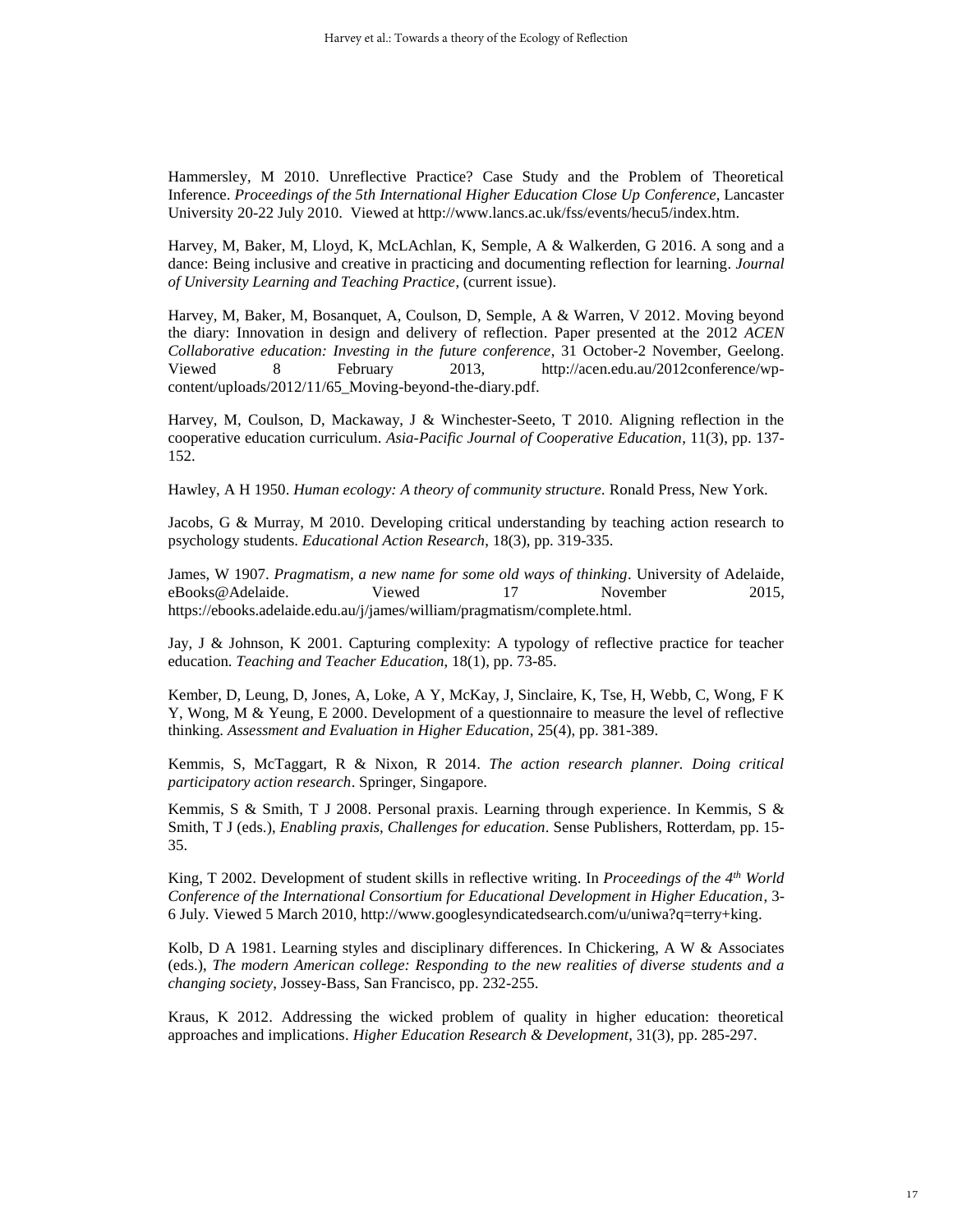Kreber, C 2004. An analysis of two models of reflection and their implications for educational development. *International Journal for Academic Development*, 9(1), pp. 29-49.

Kreber, C & Castleden, H 2009. Reflection on teaching and epistemological structure: Reflective and critically reflective process in "pure/soft" and "pure/hard" fields. *Higher Education*, 57(4), pp. 509-531.

Larrivee, B 2008. Development of a tool to assess teachers' level of reflective practice. *Reflective Practice,* 9(3), pp. 341-360.

Leung, D Y P & Kember, D 2003. The relationship between approaches to learning and reflection upon practice. *Educational Psychology*, 23(1), pp. 61-71.

Lewin, K 1945. The research centre for group dynamics at Massachusetts Institute of Technology. *Sociometry*, 8(2), pp 126-135.

Lewin, K 1935. *A dynamic theory of personality.* McGraw-Hill, New York.

Lewis M D 2005. Bridging emotion theory and neurobiology through dynamic systems theory. *Behavioral and Brain Sciences,* 28, pp. 169-245.

Lloyd, M & Bahr, N 2010. Thinking critically about critical thinking in higher education. *International Journal for the Scholarship of Teaching and Learning, 4(2), Article 9. Viewed 7* July, 2010, http://digitalcommons.georgiasouthern.edu/ij-sotl/vol4/iss2/9.

Lucas, P & Fleming, J 2012. Reflection in sport and recreation cooperative education: Journals or blog. *Asia-Pacific Journal of Cooperative Education*, 13(1), pp. 55-64.

Mackaway, J A, Winchester-Seeto, T, Coulson, D & Harvey, M 2011. Practical and pedagogical aspects of learning through participation: The LTP assessment design framework. *Journal of University Teaching & Learning in Practice,* 8(2). Viewed 14 November 2015, http://ro.uow.edu.au/jutlp/vol8/iss3/5.

McRae, N 2015. Exploring conditions for transformative learning in work integrated education. *Asia-Pacific Journal of Cooperative Education*, Special Issue, 16(2), pp. 137-144.

Mair, C 2012. Using technology for enhancing reflective writing, metacognition and learning. *Journal of Further and Higher Education*, 36(2), pp. 147-167.

McAlpine, L, Weston, C, Beauchamp, J, Wiseman, C & Beauchamp, C 1999. Building a metacognitive model of reflection. *Higher Education*, 37(2), pp. 105-131.

McNamara, J & Field, R 2007. Designing for reflective practice in legal education. *Journal of Learning Design*, 2(1), pp. 66-76.

McNiff, J & Whitehead, J 2011. *All you need to know about action research* (2nd ed.). Sage, Thousand Oaks.

Mezirow, J 1991. *Transformative dimensions of adult learning*. Jossey-Bass, San Francisco.

Mezirow, J 2003, Transformative learning as discourse. *Journal of Transformative Education,* 1(1), pp. 58-63.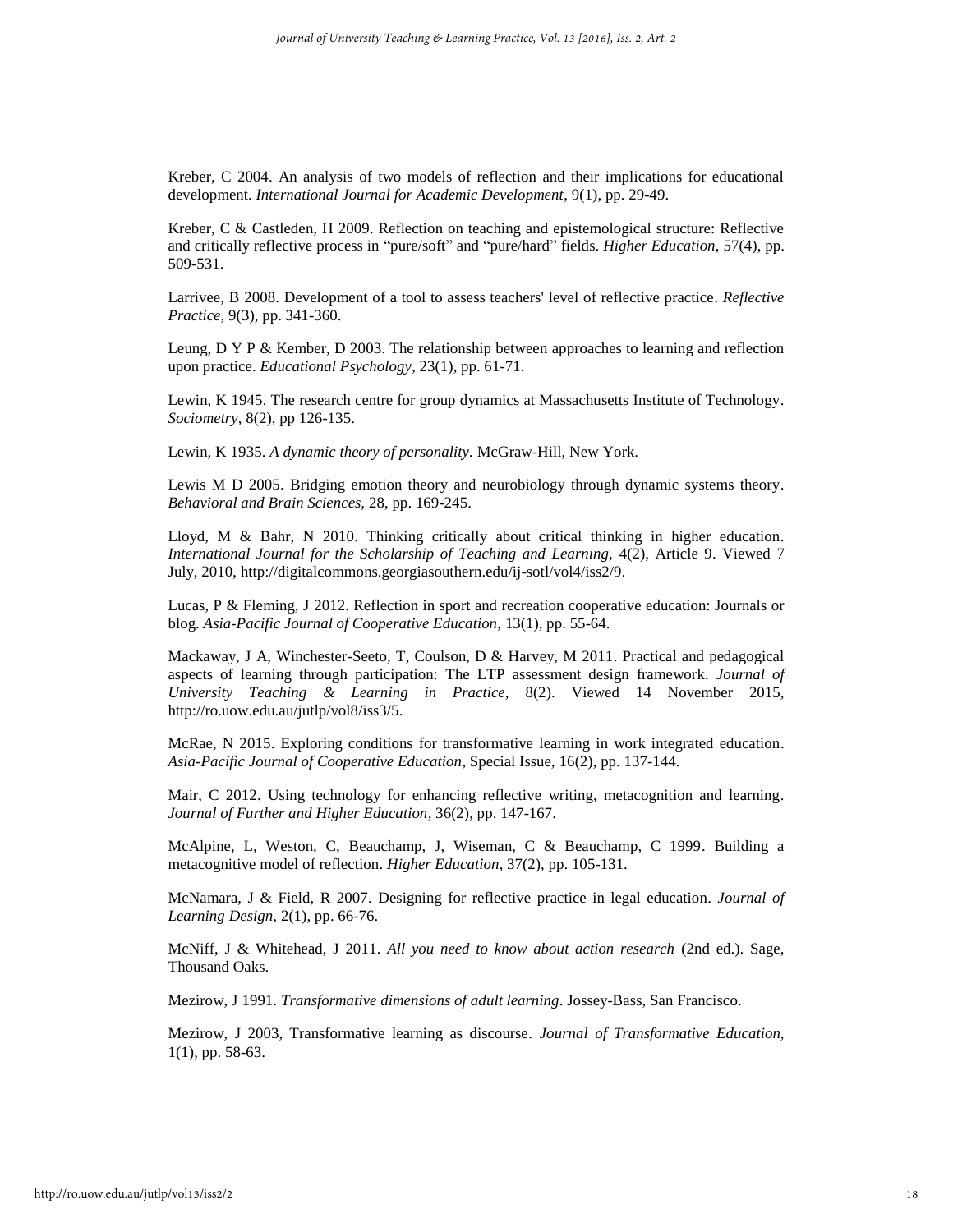Moon, J 2004. *A handbook of reflective practice and experiential learning: Theory and practice.* Routledge Falmer, London.

Nelson Laird, T F, Seifert, T A, Pascarella, E T, Mayhew, M J & Blaich, C F 2014. Deeply affecting first-year students' thinking: Deep approaches to learning and three dimension of cognitive development. *Journal of Higher Education*, 85(3), pp. 402-432.

Norton, L 2001. Researching your teaching: The case for action research. *Psychology of Learning and Teaching*, (1)1, pp. 21-27.

Paris, S & Winograd, P 2003. *The role of self-regulated learning in contextual teaching: Principles and practices for teacher preparation.* US Department of Education, CIERA, Ann Arbor, MI.

Partridge, T 2003. Temperament. In Miller, J R, Lerner, R M, Schiamberg, L B & Anderson, P M (eds.), *Encyclopedia of human ecology: A-H Volume One*, ABC-CLIO, Santa Barbara, pp. 678- 682.

Ransome, P 2010. *Social theory for beginners.* The Policy Press, Bristol.

Rarieya, J 2005. Promoting and investigating students' uptake of reflective practice: A Pakistan case. *Reflective Practice Journal*, 6(2), pp. 285-294.

Revans, R 1980. *Action learning: New techniques for action learning*, RoutledgeFalmer, Oxford.

Rittel, H W J & Webber, M M 1973. Dilemmas in general theory of planning. *Policy Sciences*, 4, pp. 155-169.

Rogers, C 1980. *A way of being*. Houghton Mifflin, New York.

Rogers, R R 2001. Reflection in higher education: A concept analysis. *Innovative Higher Education,* 26(1), pp. 37-57.

Rowe, A 2011. The personal dimension in teaching: Why students value feedback. *International Journal of Educational Management*, 25(4), pp. 343-360.

Smith, J, Kielly-Coleman, N & Meijer, G 2010. Assurance of learning: The role of work integrated learning and industry partners. In Campbell, M (ed.), *Work Integrated Learning – Responding to Challenges: Proceedings of the 2010 ACEN National Conference*, Perth, September 29-October 1, pp. 409-419.

Sugerman, D A, Doherty, K L, Garvey, D E & Gass, M A 2000. *Reflective learning: Theory and practice.* Kendall/Hunt Publishing, Dubuque, IA.

Taylor, E 2007. An update of transformative learning theory: A critical review of the empirical research (1999-2005). *International Journal of Lifelong Education,* 26(2), pp. 173-191.

Taylor, E 2008. Transformative learning theory. *New Directions for Adult & Continuing Education,* 119, pp. 5-15.

Tight, M 2004. Research into higher education: An a-theoretical community of practice? *Higher Education Research & Development*, 23(4), pp. 395-411.